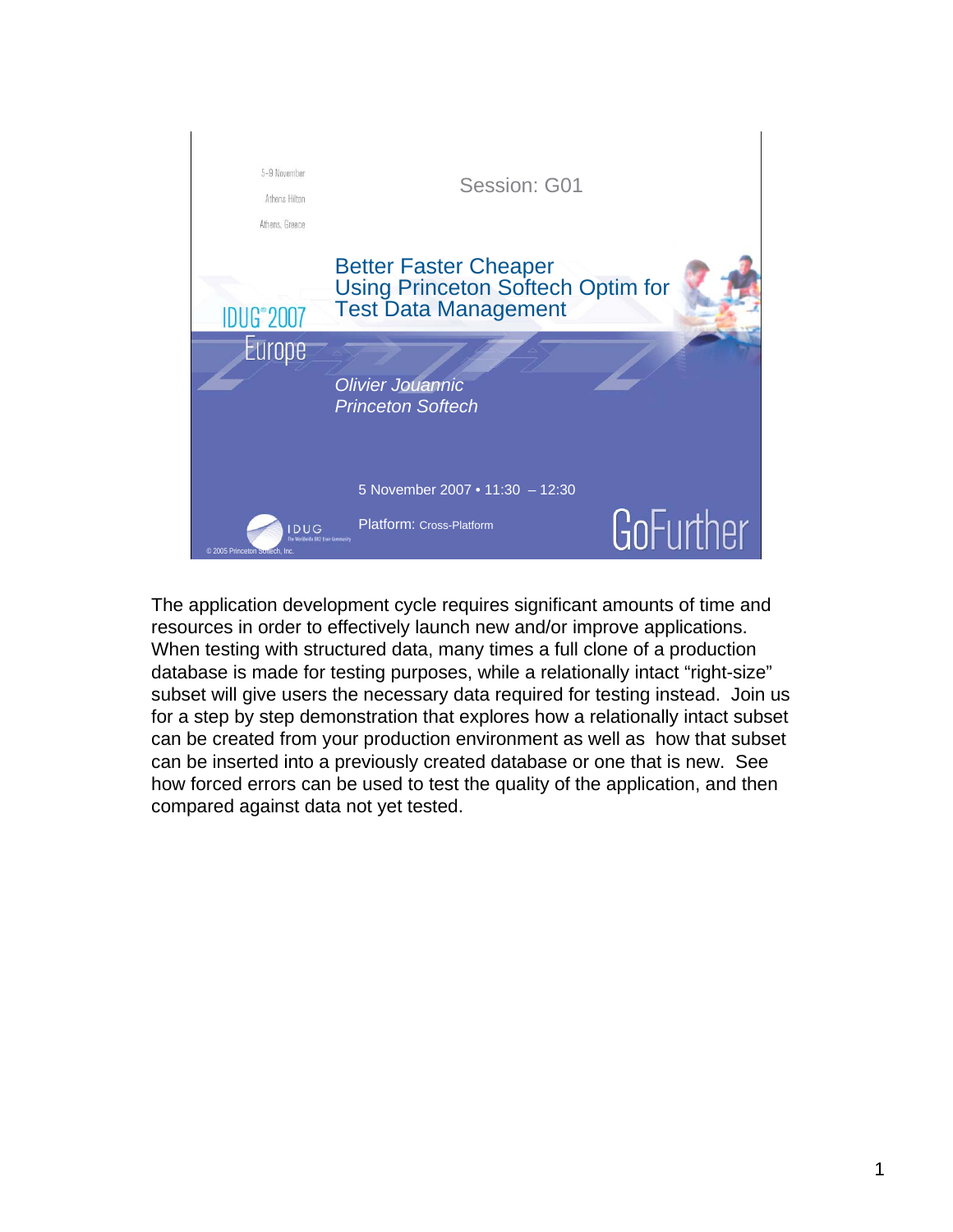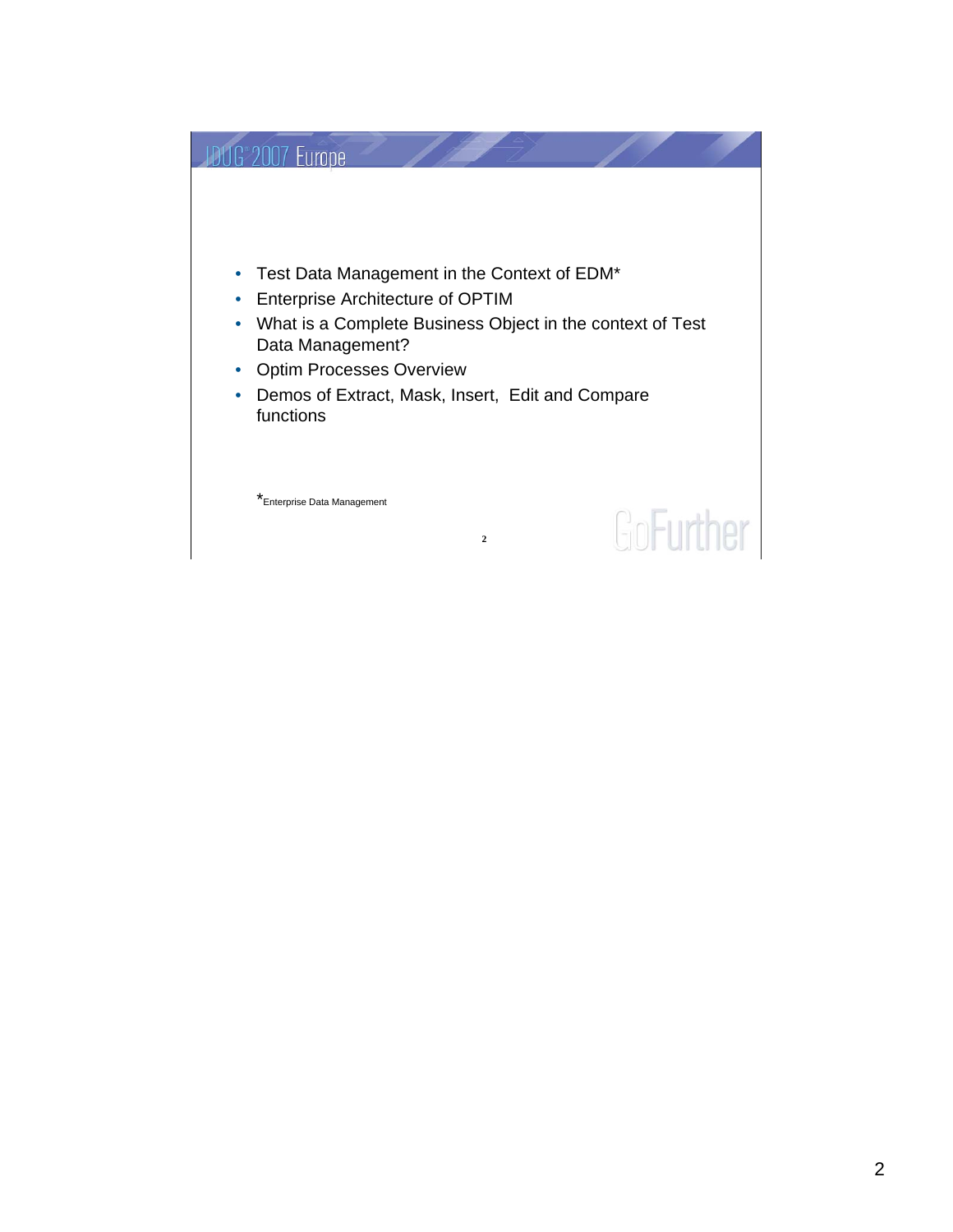

Today's discusion is on 2 of the Optim Features

- Test Data Management (TDM)

-Data masking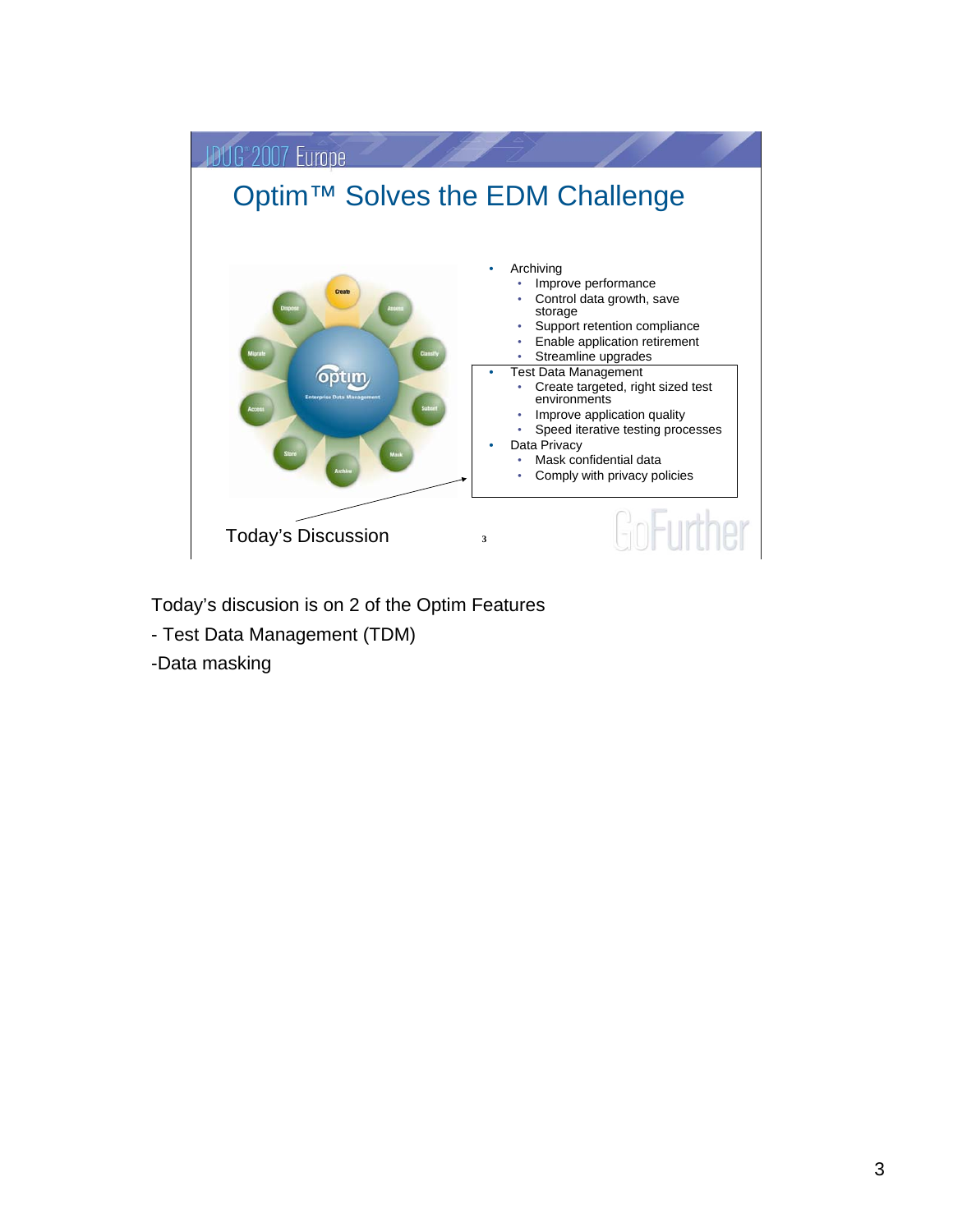

Principle Extract data from production Insert to target (Test) Compare snaphots for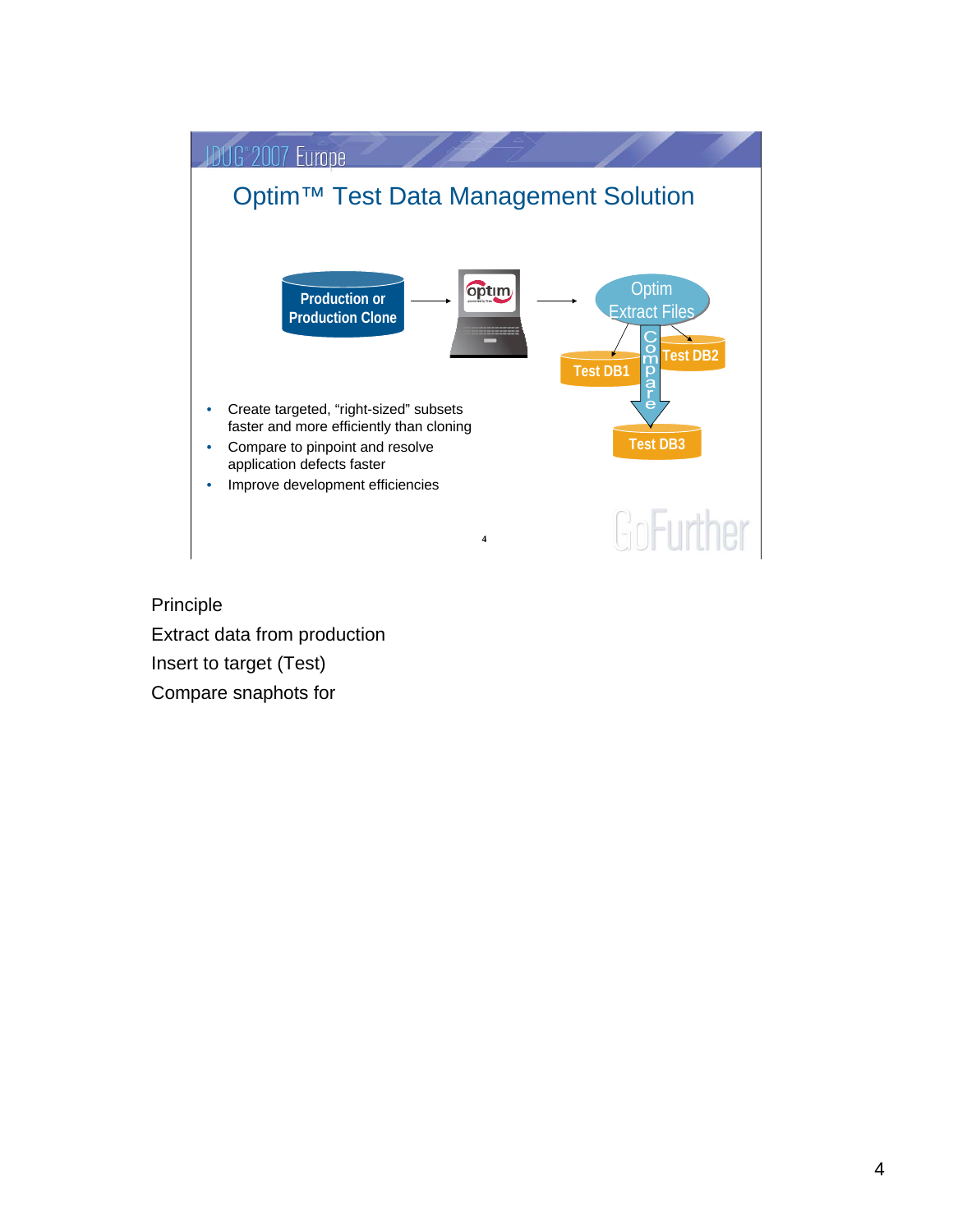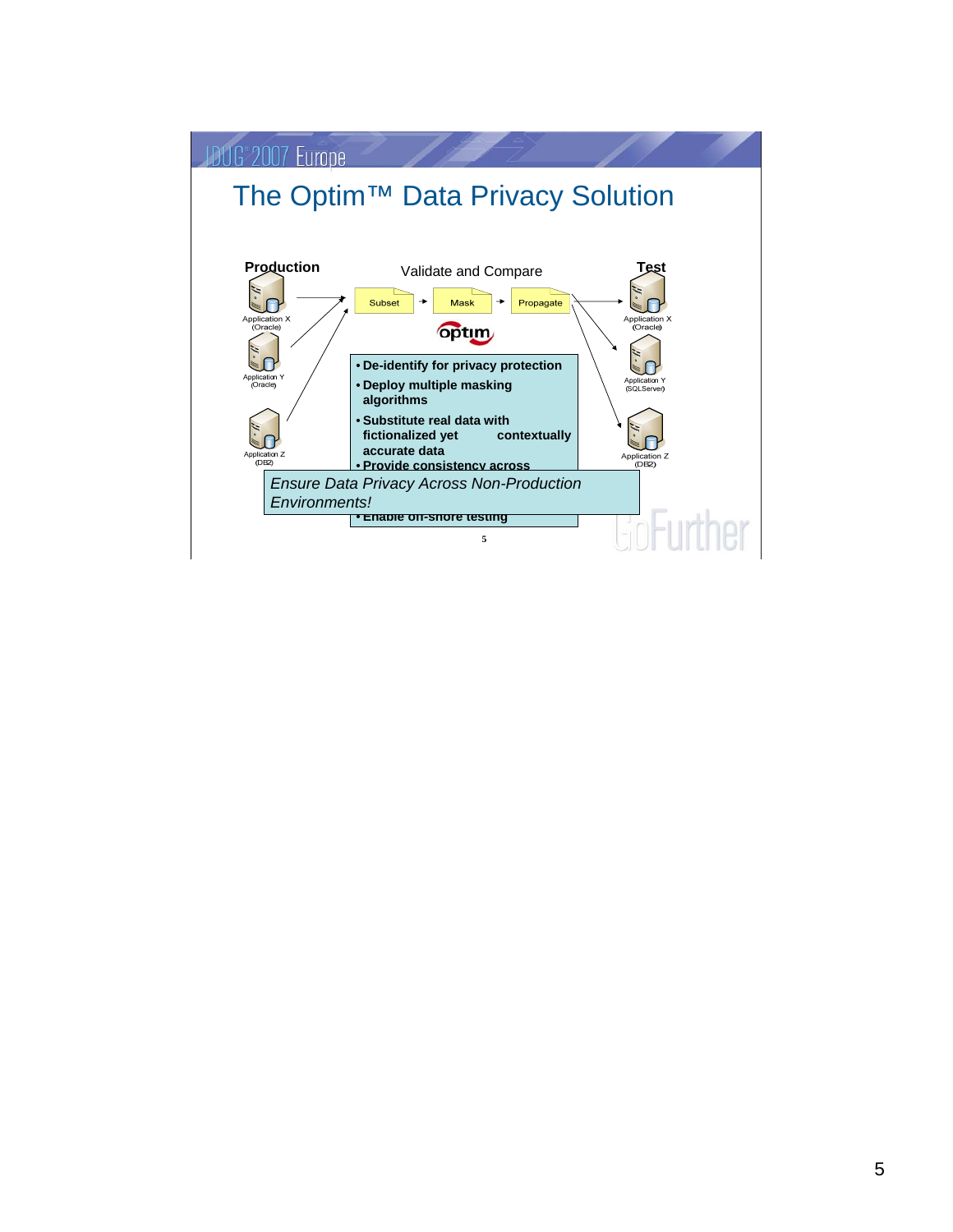

Why is it important to have a single, scalable solution that supports all the applications, databases and environments in your enterprise? Because every company – whether large or small – has a mixed or "heterogeneous" infrastructure that includes some combination of mission critical applications, running on a variety of databases and operating systems. And these systems interoperate with one another to form your key business processes – like booking a sales order, shipping a product or posting a payment.

By leveraging a single, scalable and interoperable EDM solution, you have a central repository to define and store all the policies for managing, moving, copying, retaining and ultimately disposing of your application business records. You achieve the greatest level of consistency with the fewest resources at the lowest cost. You protect and leverage the your investment in enterprise applications and data assets.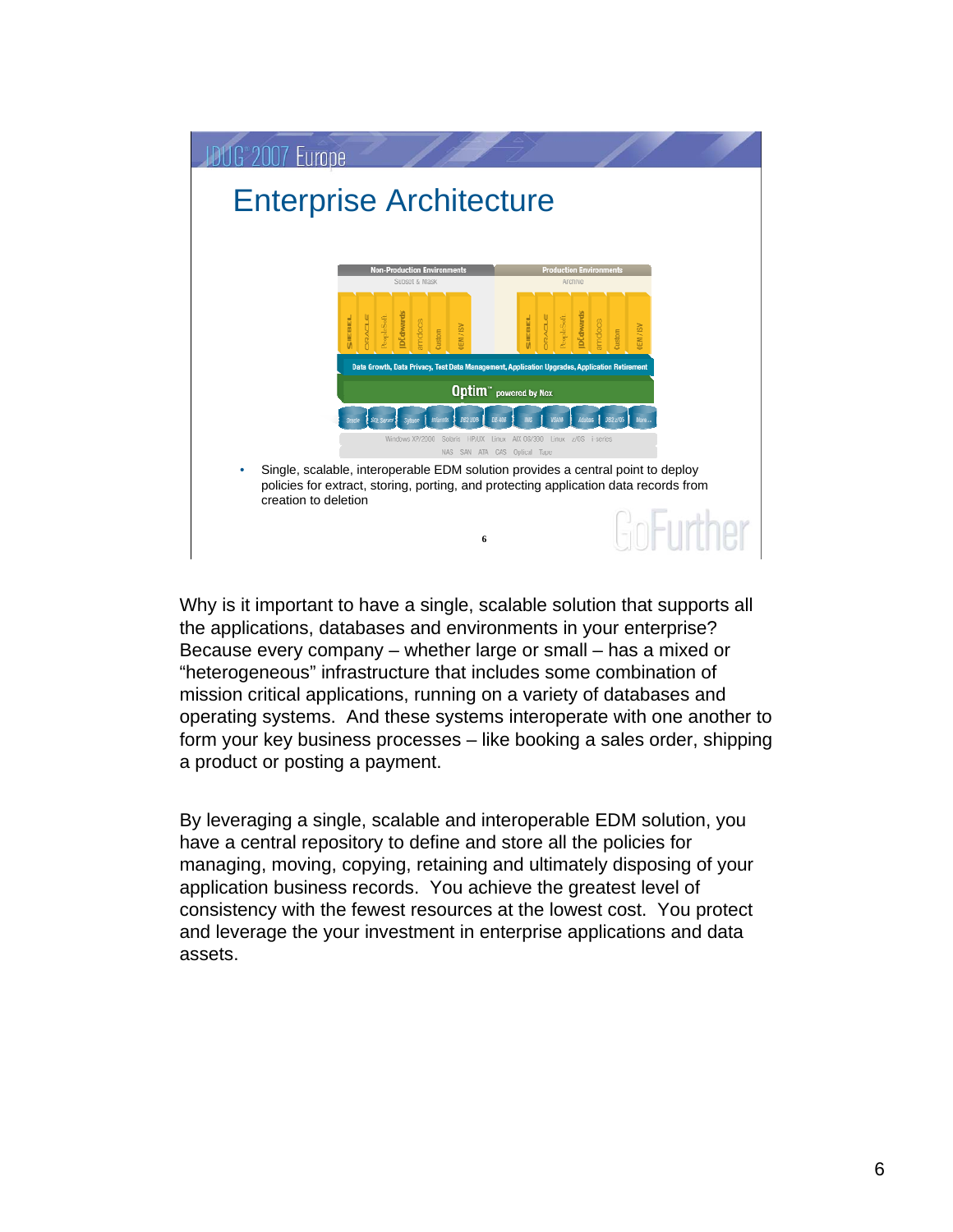

Data representing a business object is often stored in multipe tables , each table might be on a different DBMS, MACHINE or OS .....

Example : How can you collect coherent information to extract a 'Payment' from production ?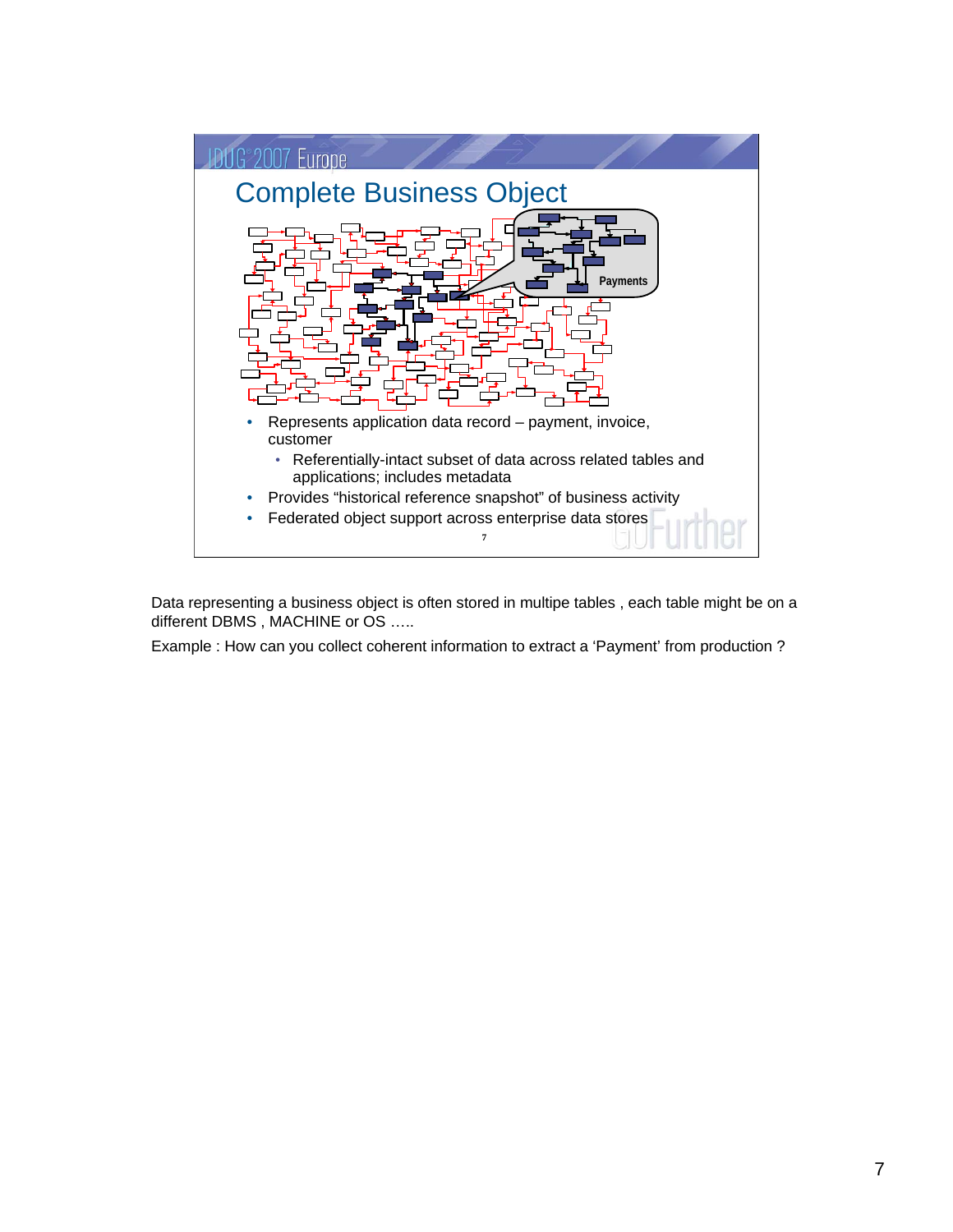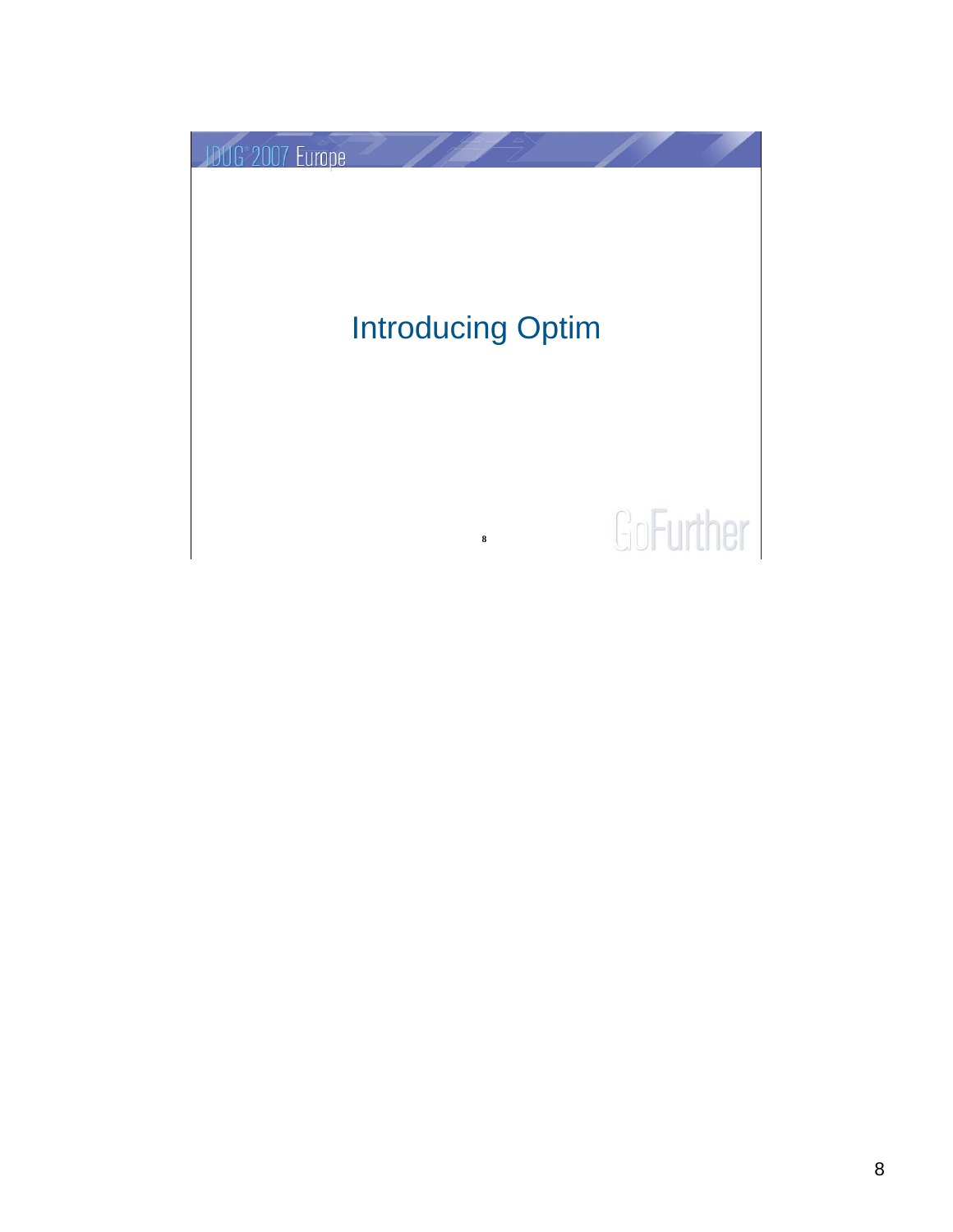#### **JDUG 2007 Europe**

#### Optim - Test Data Management

**SALA** 

- Subsetting capabilities to create realistic and manageable test databases
- De-identify (mask) data to protect privacy
- Edit data to create targeted test cases
- Compare baseline data across successive test runs

**9**

# GoFurther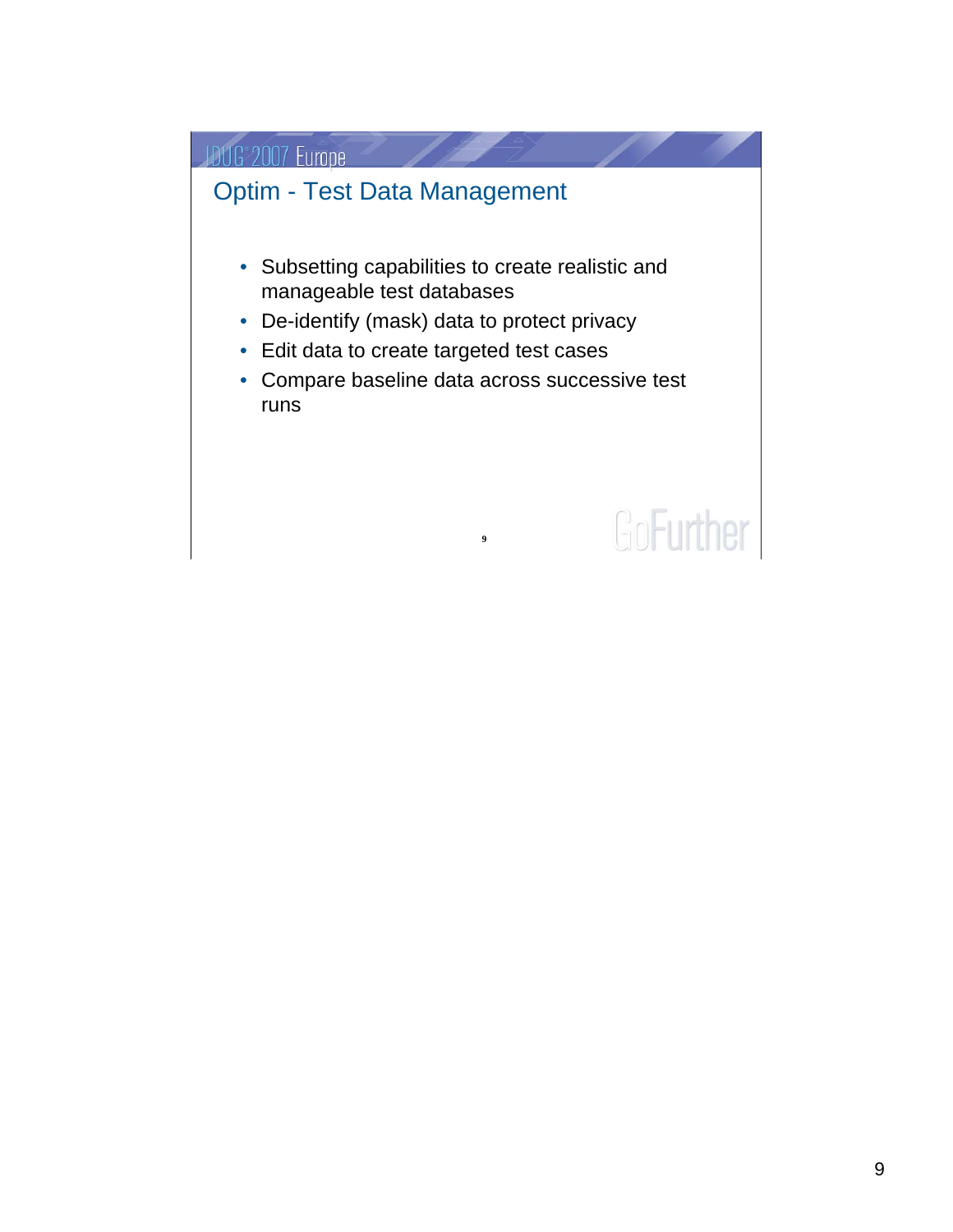

- Main processes are
- •Extract
- •Insert
- •Convert
- •Edit / Browse
- •Compare.

Storage options are multiple….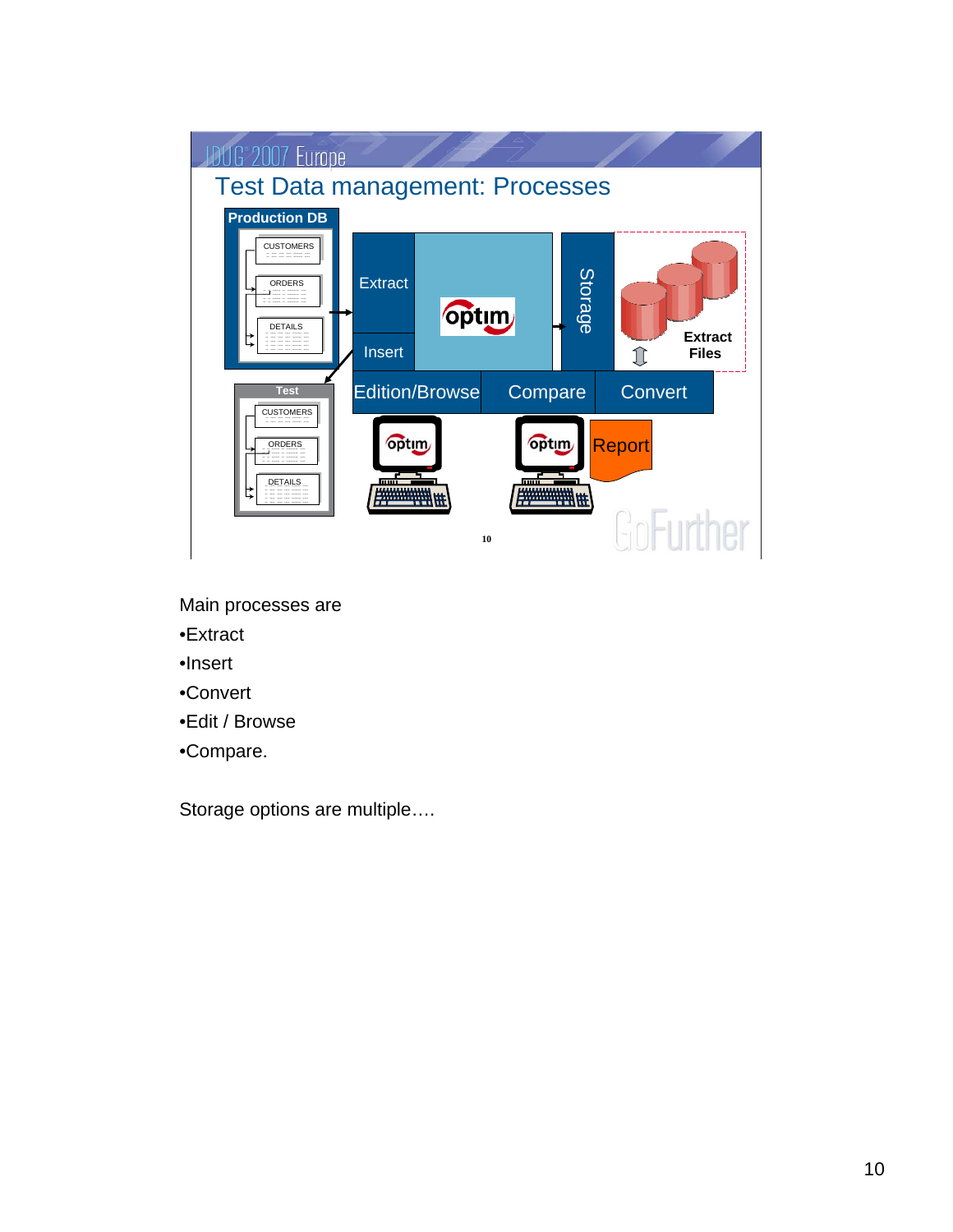

Value of each step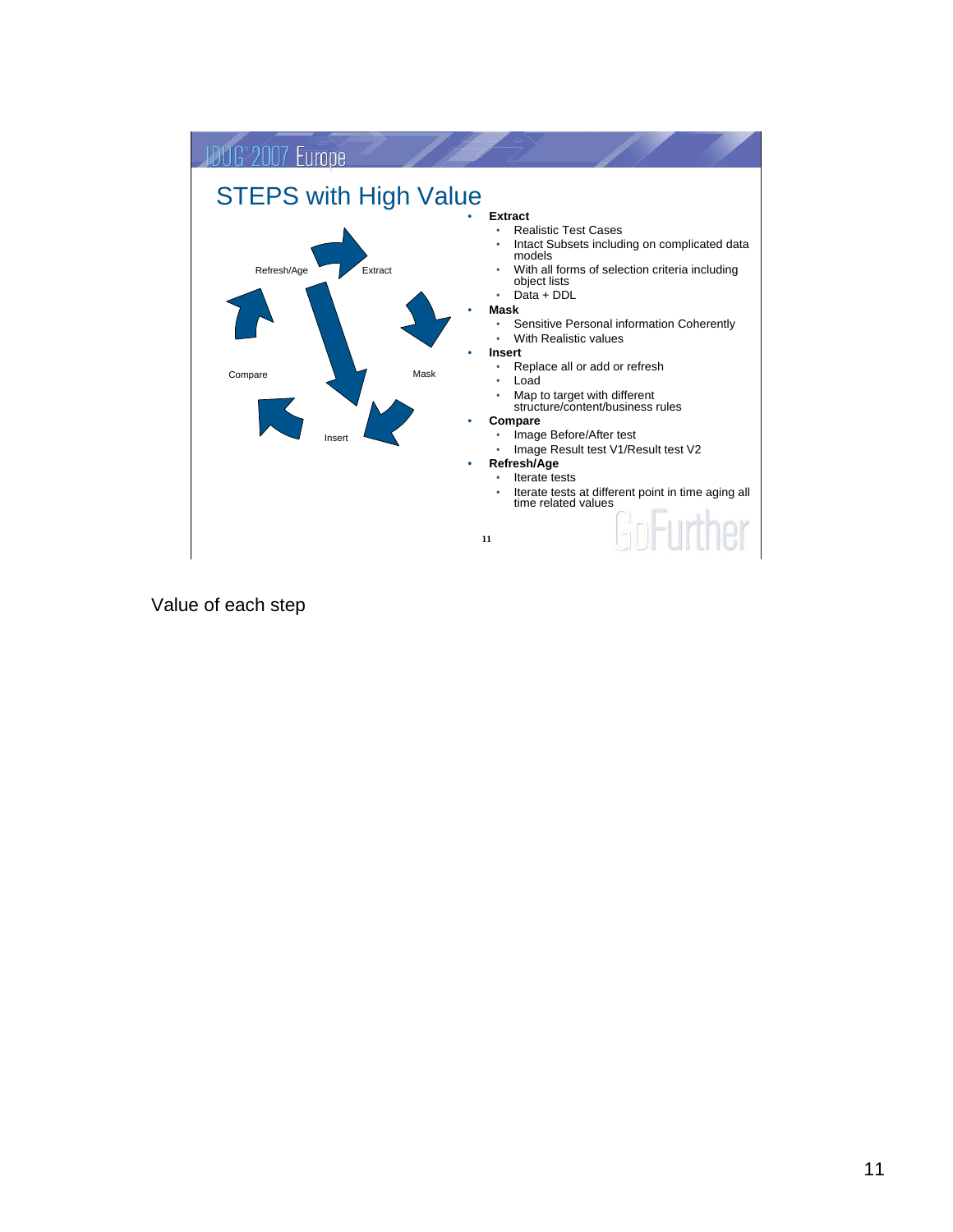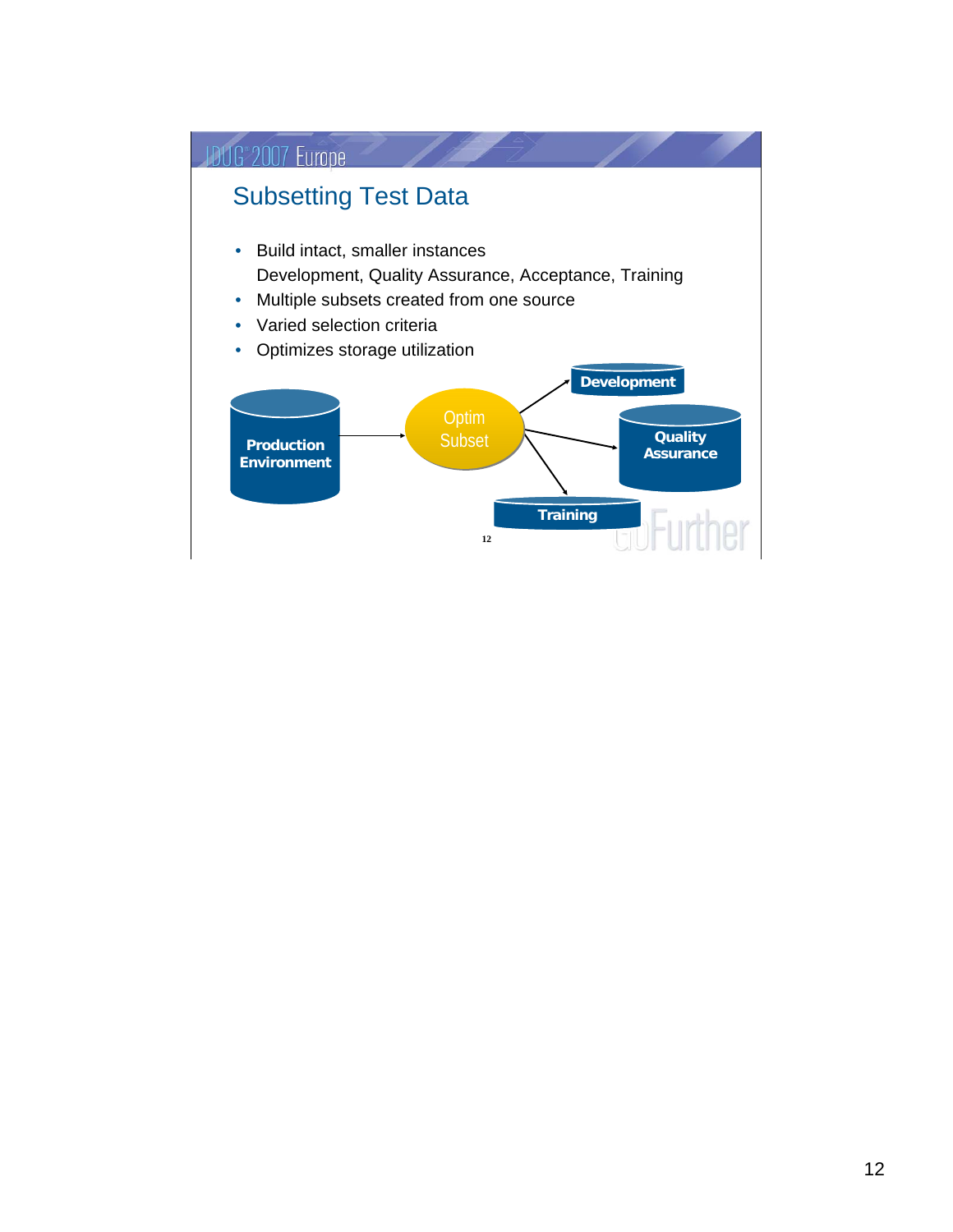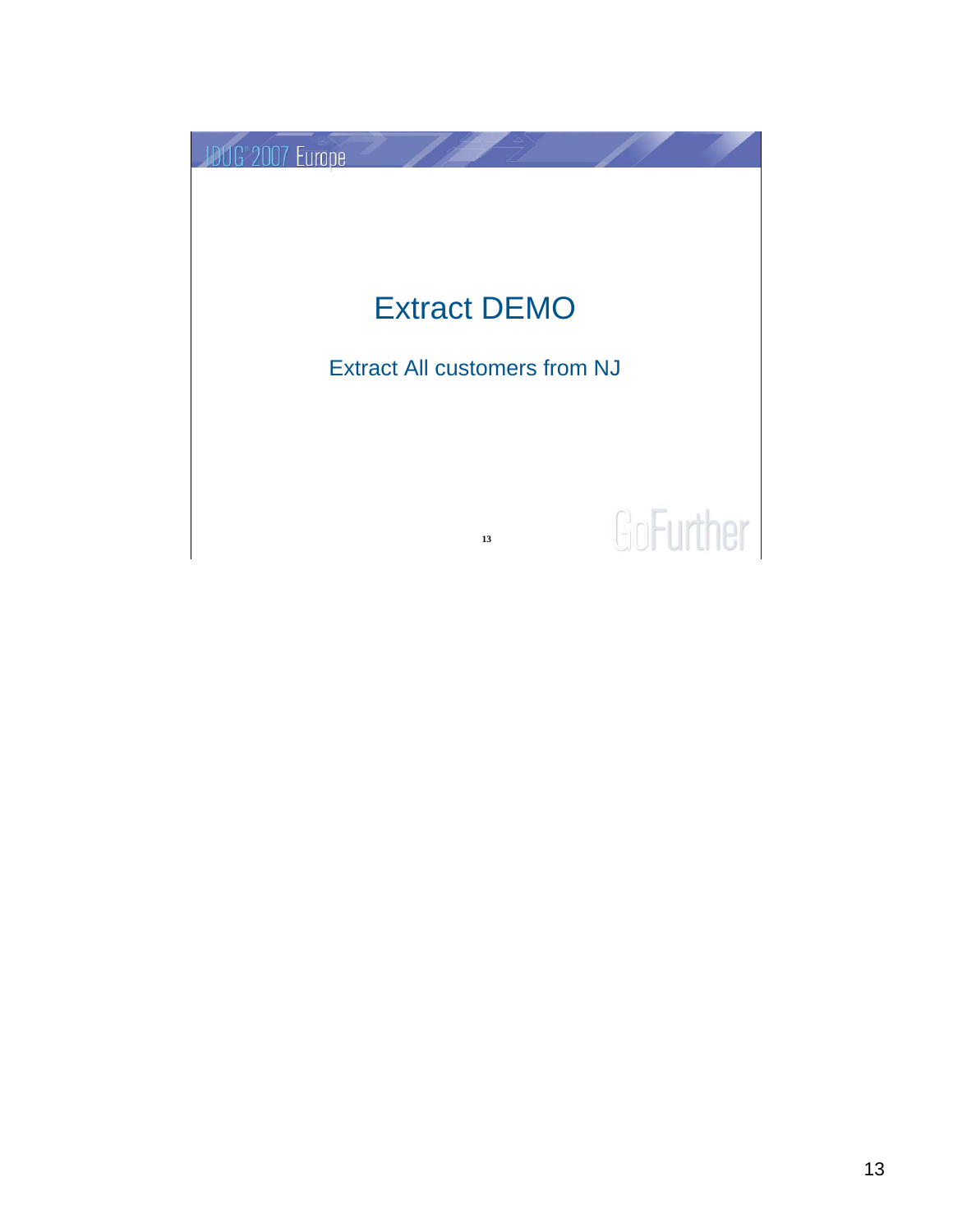#### **JDUG 2007 Europe**

#### De-Identifying Test Data

- Transform and mask confidential data
- Protect privacy, support compliance initiatives
	- HIPAA, GLBA, PIPED, DDP, NPP, others
- Multiple transformation techniques
	- Random & sequential number generation, substrings, lookup values, date aging, numeric expressions, concatenated expressions
	- Key propagation
	- Custom routines to support site-specific requirements

GoFurther

**14**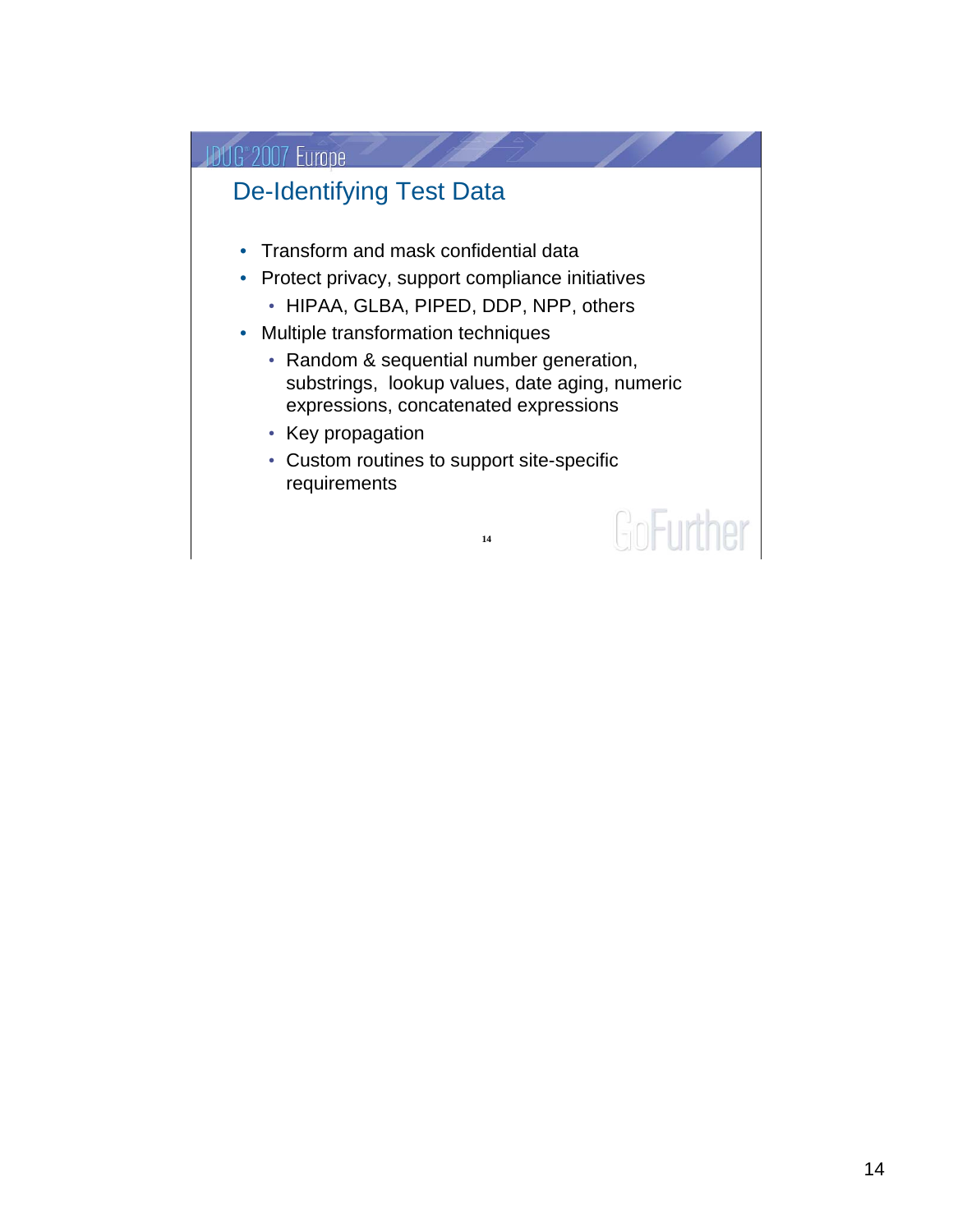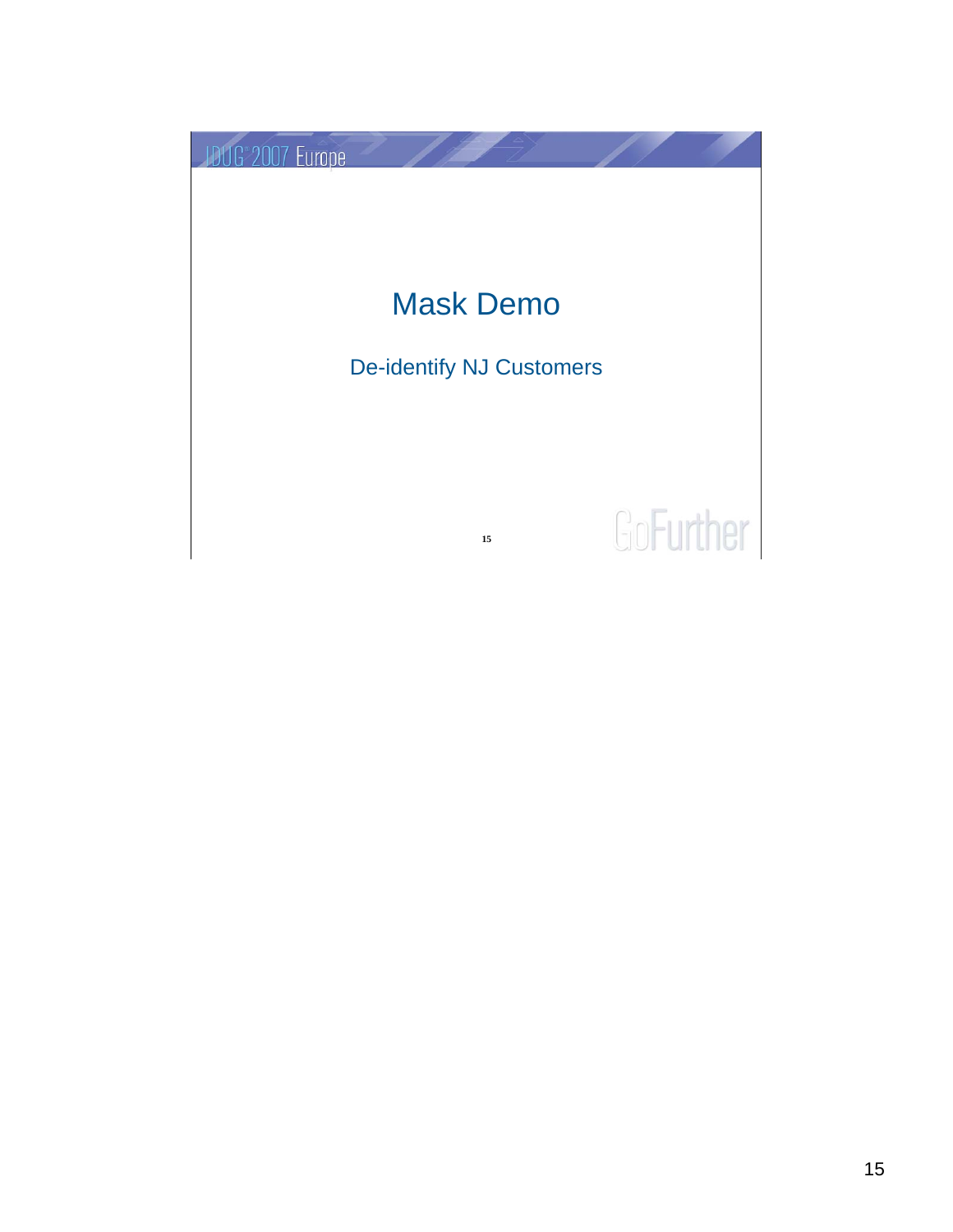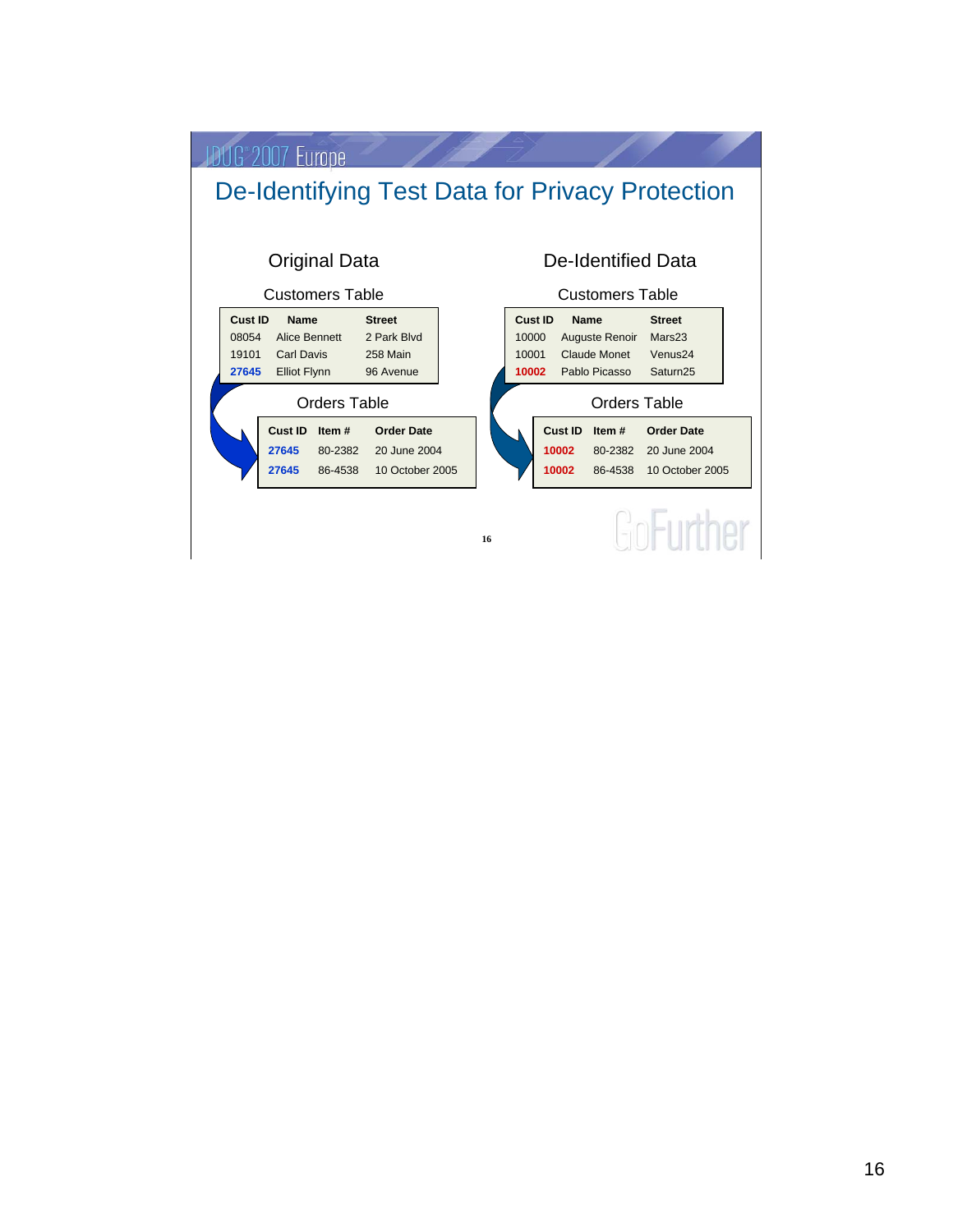

Once you have extracted the data you want, the next step is to populate the destination tables. Move gives you several options for the population process.

Move can populate your destination tables using dynamic SQL.

The Load utility is the more logical choice for populating the destination tables when you have a large volume of data.

Or, you may want to download to a Client/Server platform and use Move for Servers or Import for Servers to populate a database on your workstation.

Or, if using Move for Servers, upload the extract file from your workstation and use it to populate a mainframe DB2 database.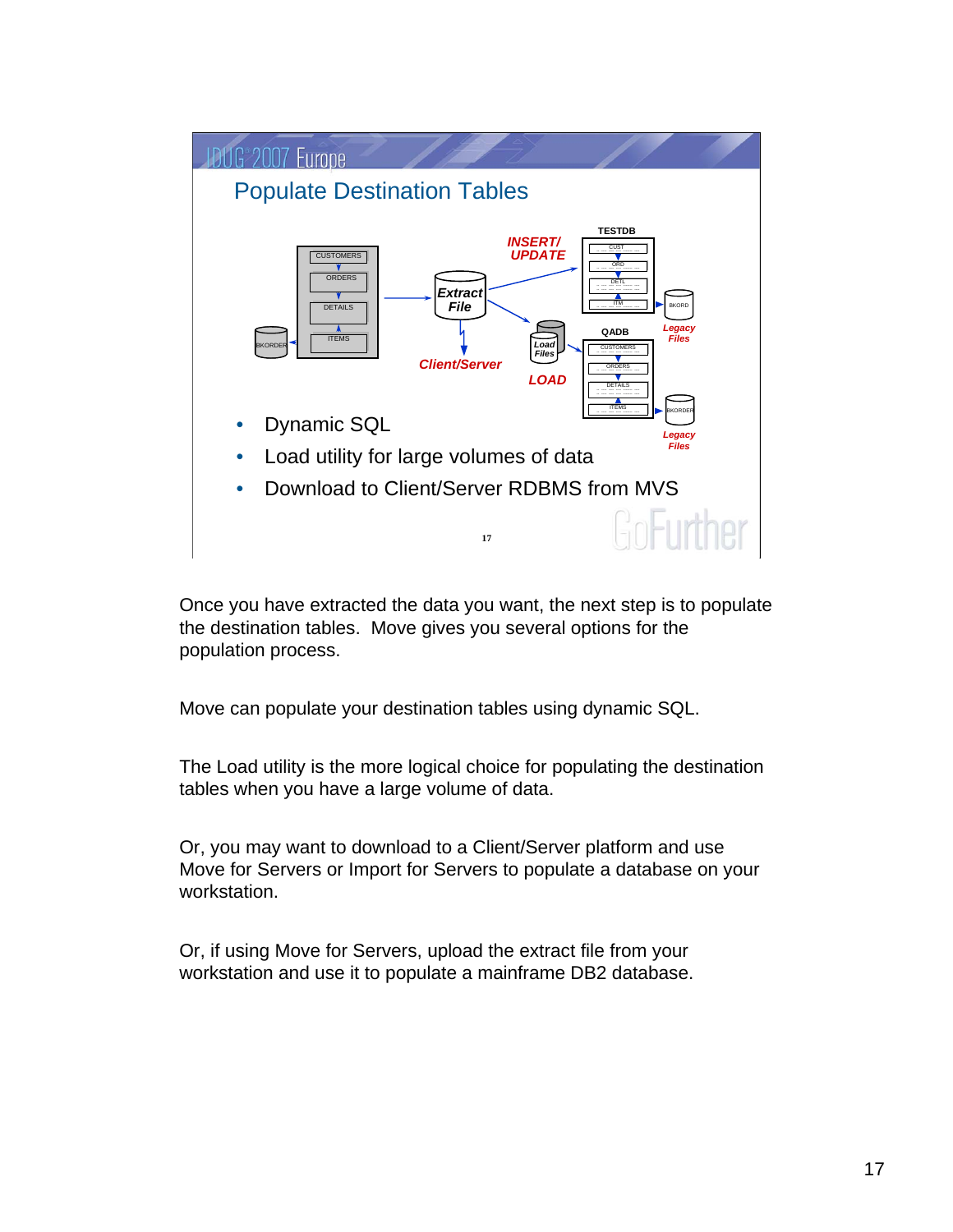

When you execute either of the SQL processes (Insert or Update), Move allows you to control whether locks will be held on any tables during the population process. This allows you to create and maintain your test data without having to either schedule the task or interfere with anyone else who might be using the tables.

While the advantage to the SQL process is that utility (tablespace) locks are not held, sometimes you may want to keep others from accessing the tables during the Insert or Update process. Move also allows you to control when COMMITs will be issued during the Insert process. By default, a COMMIT is issued every 1000 rows and at the end of each table.

In MVS, you also have the choice of an online or batch process.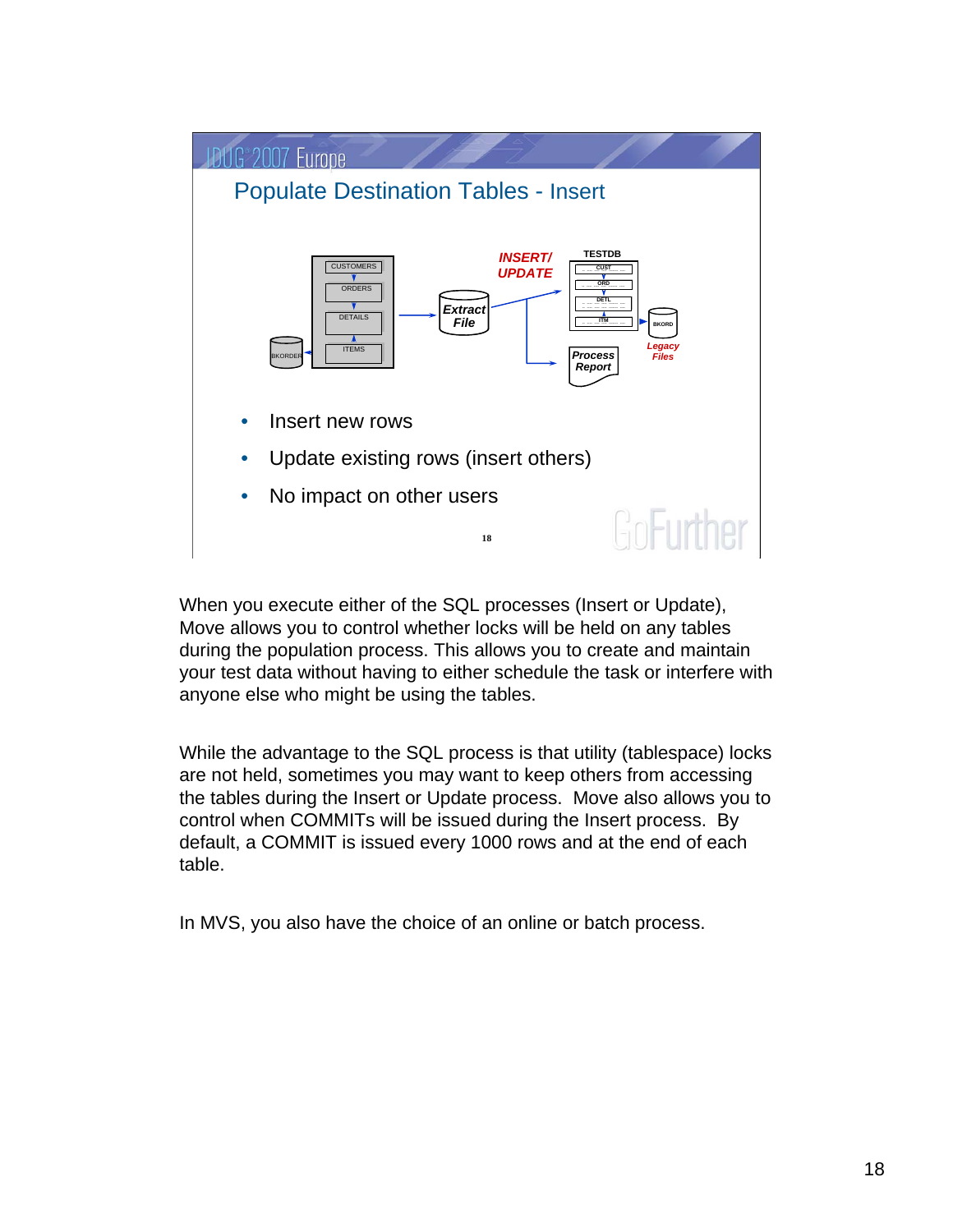

At some point in your development cycle, you will want to do volume testing to make sure your application can process the volume of production data. For large volumes of data, LOAD processing is best for populating the test database. Load format files are built from the extract file data at runtime. Because the extract file is not modified, this means the same extract file can be used at any time for Insert, Update or Load processing.

If you choose to use the load utility to populate the destination tables, a panel will be displayed where you can choose which options you want for the load process. In MVS you can choose either DB2 Load or BMC LOADPLUS on the user options panel, and the appropriate load parameters screen is presented.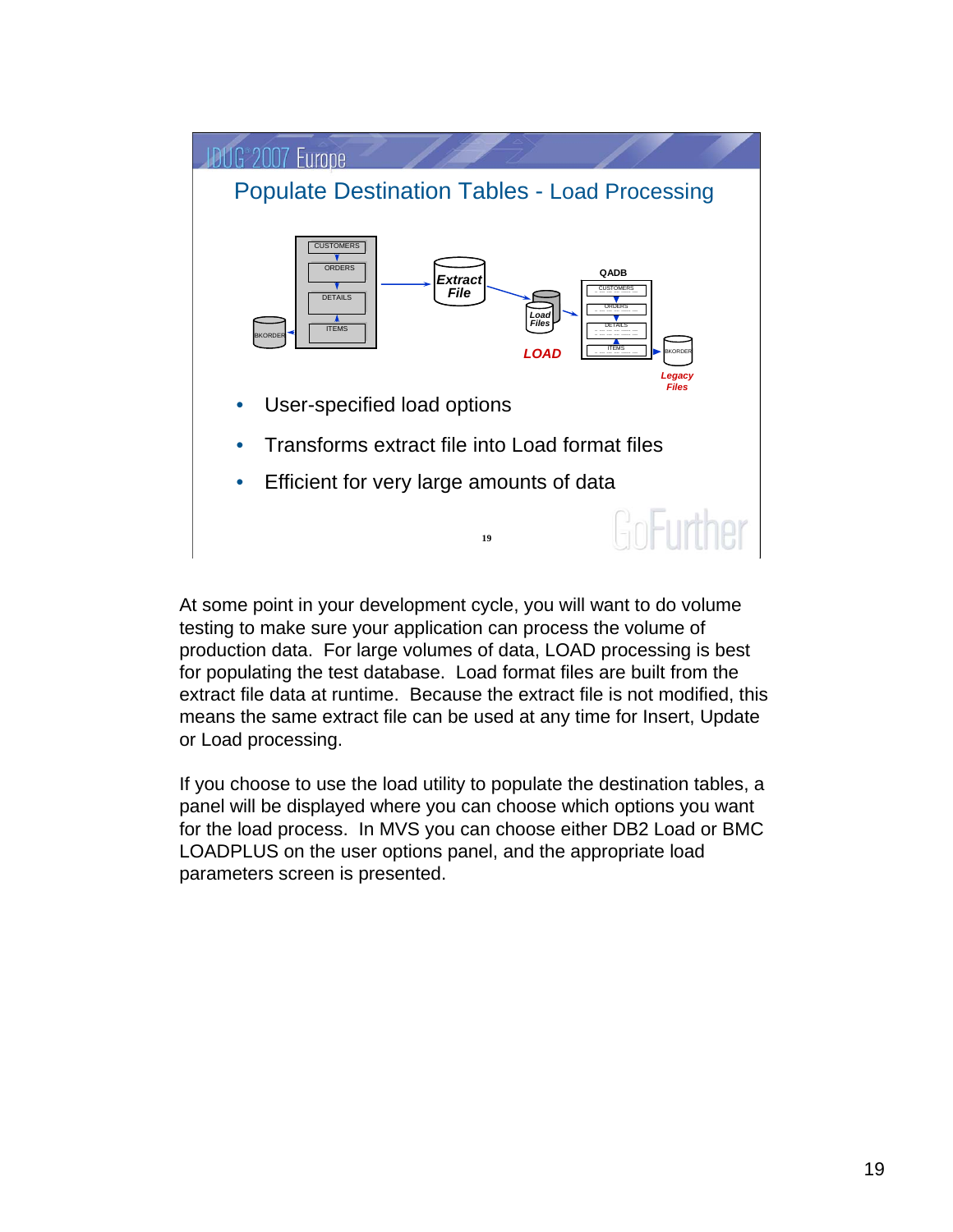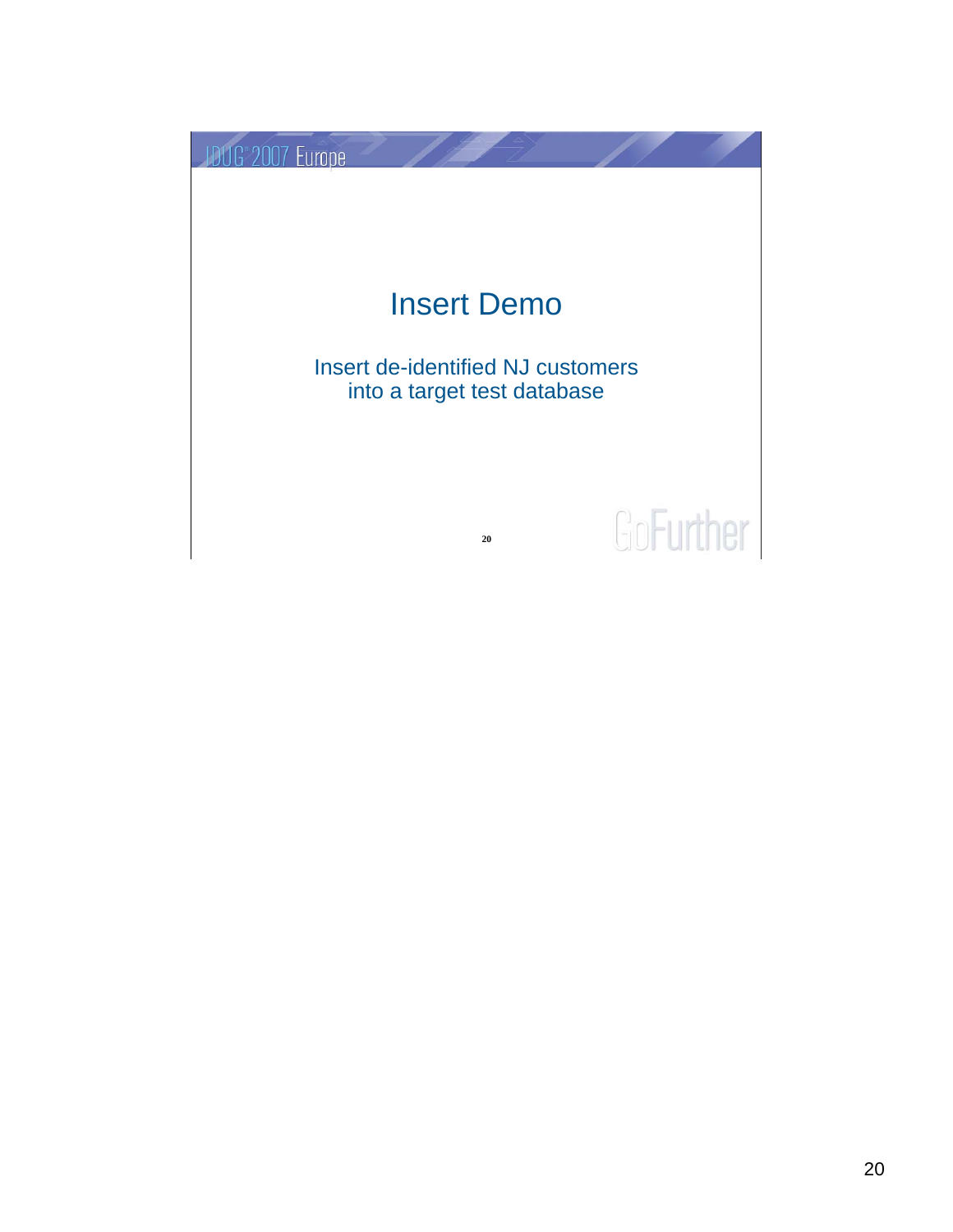|                                                                                                                                                                                                                                                                | G <sup>9007</sup> Europe                                                                          |    |                            |                                                                      |                                               |                                            |                                      |                                                                    |                                                      |  |                                             |  |
|----------------------------------------------------------------------------------------------------------------------------------------------------------------------------------------------------------------------------------------------------------------|---------------------------------------------------------------------------------------------------|----|----------------------------|----------------------------------------------------------------------|-----------------------------------------------|--------------------------------------------|--------------------------------------|--------------------------------------------------------------------|------------------------------------------------------|--|---------------------------------------------|--|
|                                                                                                                                                                                                                                                                | <b>Editing Test Data</b>                                                                          |    |                            |                                                                      |                                               |                                            |                                      |                                                                    |                                                      |  |                                             |  |
| $\Box$ D $\Box$<br>BS (Untitled) - Table Editor (ORACLE817.ORADEMO.CUSTOMERS)<br>Edit data to:<br>Edit Tools Options Help<br>File<br>$\bigcirc$ $\circ$ $\mathbb{R}$ b $\mathbb{R}$ $\times$<br>미터데 제<br>Insert, delete,<br>Default Qualifier:<br>Description: |                                                                                                   |    |                            |                                                                      |                                               |                                            |                                      |                                                                    |                                                      |  |                                             |  |
|                                                                                                                                                                                                                                                                | ORACLE817.ORADEMO<br>Cancel<br>뻬이<br><b>CUSTOMERS</b><br>Filtering: OFF $\Box$ $\times$<br>Table: |    |                            |                                                                      |                                               |                                            |                                      |                                                                    |                                                      |  | update rows<br>Create error and<br>boundary |  |
|                                                                                                                                                                                                                                                                |                                                                                                   | ⊣⊡ | <b>Status</b><br>$\vert$ ( | <b>CUST ID</b><br>CHAR(5)<br>$\blacktriangleright$<br>$\overline{4}$ | <b>CUSTNAME</b><br>CHAR(20)<br>$\blacksquare$ | <b>ADDRESS</b><br>VARCHAR2(50)             | CITY<br>VARCHAR2(15)<br>$\mathbf{H}$ | <b>STATE</b><br>CHAR(2)<br>$\blacksquare$<br>$\blacktriangleright$ | ZIP<br>CHAR(5):N<br>$\left  \right $<br>$\mathbf{r}$ |  | conditions                                  |  |
|                                                                                                                                                                                                                                                                |                                                                                                   |    | Updated                    | 00001                                                                |                                               | Audio-Video 593 West 37th Str Brass Castle |                                      | <b>NC</b>                                                          | 10017                                                |  |                                             |  |
|                                                                                                                                                                                                                                                                |                                                                                                   |    |                            | 00002                                                                |                                               | Select-A-Vi 5720 MacArthur D Evening Shade |                                      | AR                                                                 | 62700                                                |  |                                             |  |
|                                                                                                                                                                                                                                                                | 3                                                                                                 |    |                            | 00003                                                                |                                               | Showplace  1 Ocean Parkway Alto            |                                      | NM                                                                 | 11694                                                |  |                                             |  |
|                                                                                                                                                                                                                                                                |                                                                                                   |    | Inserted                   | 66666                                                                |                                               | New Custo 408 Parkway Plac New York City   |                                      | lΝY                                                                | 10002                                                |  |                                             |  |
|                                                                                                                                                                                                                                                                | 5                                                                                                 |    |                            | 00004                                                                |                                               | Audio-Video 593 West 37th Str Panacea      |                                      | FL                                                                 | 10017                                                |  |                                             |  |
|                                                                                                                                                                                                                                                                | 6                                                                                                 | ۰  | Deleted                    | 00005<br>00006                                                       | Take Home                                     | <b>Box 357</b>                             | Fence Lake                           | NM<br> AZ                                                          | 90028<br>85002                                       |  |                                             |  |
|                                                                                                                                                                                                                                                                | Main Street Gateway Shoppin Pumpkin Center<br>21                                                  |    |                            |                                                                      |                                               |                                            |                                      |                                                                    |                                                      |  |                                             |  |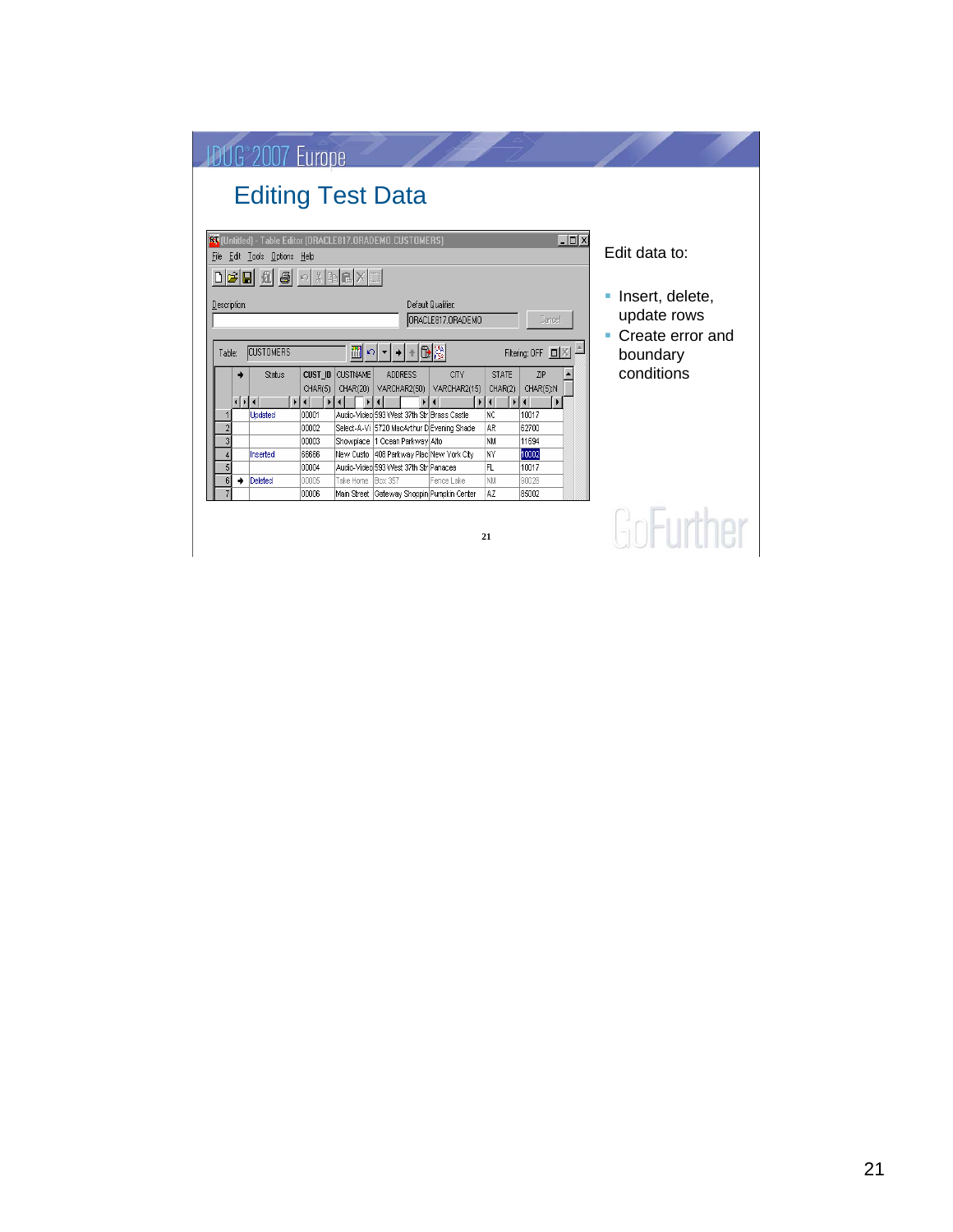| G <sup>2</sup> 2007 Furoper                                                                                                                                                                                                                                                                                                                                                                                                                                                                                                                                                                                                                                                                                                                                                                                                                                                                                                                                                                                                                                                                                                                                                                                                                                                                                                                                                                                                                                                                                                                                                                                                                                                                                                                          |                                                                                                                                     |
|------------------------------------------------------------------------------------------------------------------------------------------------------------------------------------------------------------------------------------------------------------------------------------------------------------------------------------------------------------------------------------------------------------------------------------------------------------------------------------------------------------------------------------------------------------------------------------------------------------------------------------------------------------------------------------------------------------------------------------------------------------------------------------------------------------------------------------------------------------------------------------------------------------------------------------------------------------------------------------------------------------------------------------------------------------------------------------------------------------------------------------------------------------------------------------------------------------------------------------------------------------------------------------------------------------------------------------------------------------------------------------------------------------------------------------------------------------------------------------------------------------------------------------------------------------------------------------------------------------------------------------------------------------------------------------------------------------------------------------------------------|-------------------------------------------------------------------------------------------------------------------------------------|
| <b>Joining Related Tables</b>                                                                                                                                                                                                                                                                                                                                                                                                                                                                                                                                                                                                                                                                                                                                                                                                                                                                                                                                                                                                                                                                                                                                                                                                                                                                                                                                                                                                                                                                                                                                                                                                                                                                                                                        |                                                                                                                                     |
| <b>B. (Untitled)</b> - Table Editor (ORACLE817.ORADEMO.CUSTOMERS)<br>$\Box$ D $\bm{x}$<br>File Edit Tools Options Help<br>eidi<br>玩<br>黒<br>l e.<br>e1<br>. I Ce<br>$ K^2\rangle$<br>Default Qualifier:<br>Description:<br>ORACLE817.ORADEMO<br>Cancel<br>m<br>G 路<br><b>CUSTOMERS</b><br>Filtering: OFF <b>D</b> X<br>Table:<br><b>CUST_ID CUSTNAME</b><br><b>ADDRESS</b><br><b>CITY</b><br><b>STATE</b><br><b>ZIP</b><br><b>Status</b><br>YTI<br>CHAR(5):N<br>CHAR(20)<br>VARCHAR2(50)<br>VARCHAR2(15)<br>CHAR(2)<br>CHAR(5)<br><b>NLIN</b><br>$\blacksquare$<br>$\blacksquare$<br><b>D</b><br>$\blacksquare$<br>$\blacktriangleright$ 1<br>$\blacksquare$<br>$\left\vert \cdot\right\vert$<br>$\blacksquare$<br>Audio-Video 593 West 37th Str Brass Castle<br>$\rightarrow$<br>00001<br>NJ<br>10017<br>$\overline{2}$<br>AR<br>00002<br>Select-A-Vi 5720 MacArthur D Evening Shade<br>62700<br><b>NM</b><br>11694<br>00003<br>Showplace  1 Ocean Parkway Alto<br>$+$ $\bigoplus$ $\bigtriangledown$<br>m<br><b>ORDERS</b><br>$\rightarrow$<br>Filtering: OFF D   X  <br>Table:<br>$\blacktriangledown$<br>CUST ID<br><b>ORDER ID</b><br>ORDER_DATE<br>FREIGHT_CHARGES<br>ORDER_SALESMAN ORDER<br><b>Status</b><br>NUMBER(5.0)<br>CHAR(5)<br><b>DATE</b><br>NUMBER(4,2):N<br>CHAR(6):N<br>$\blacksquare$<br>$\vert \vert$<br>$  \cdot  $<br>$\mathbf{r}$<br>$\blacktriangleright$<br>$\mathbf{F}$<br>$ + + $<br>$\left\vert \cdot\right\vert$<br>$\blacksquare$<br>$\blacksquare$<br>20 00001<br>14.80 NE005<br>1/27/98<br>٠<br>2/12/98 00:00:<br>$\overline{2}$<br>229 00001<br>1/27/98<br>9/24/98 00:00:<br>19.05 NE005<br>3<br>275 00001<br>21.97 NE005<br>10/19/98 00:00<br>1/27/98<br>30023 00001<br>4/2/98 00:00:0<br>33.85 NE005<br>1/27/98 | Browse or edit<br>related rows<br>Scroll of higher-<br>ш<br>level table<br>automatically<br>synchronizes all<br>lower-joined tables |
| 22                                                                                                                                                                                                                                                                                                                                                                                                                                                                                                                                                                                                                                                                                                                                                                                                                                                                                                                                                                                                                                                                                                                                                                                                                                                                                                                                                                                                                                                                                                                                                                                                                                                                                                                                                   |                                                                                                                                     |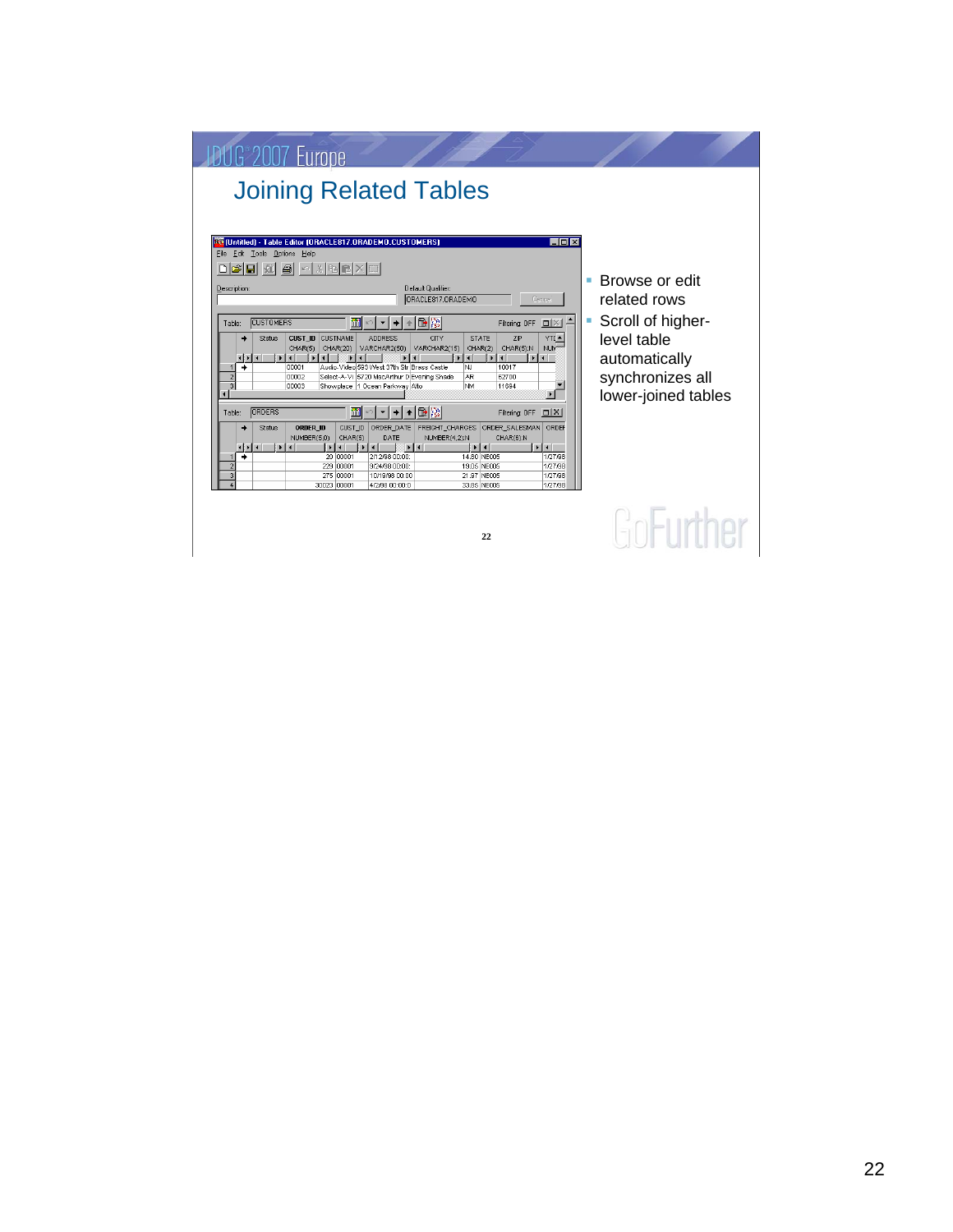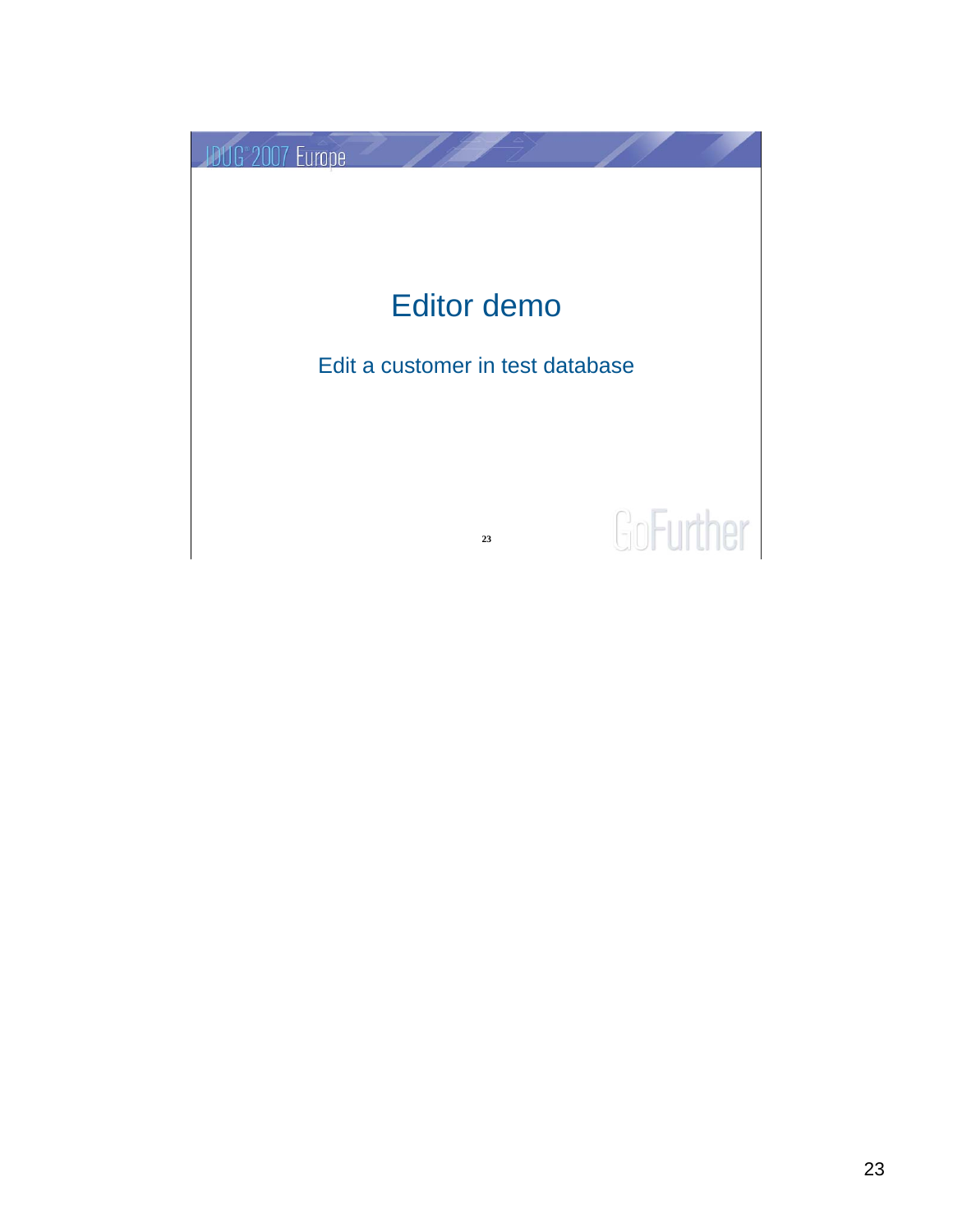

The change column indicates one of several statuses:

DIFF - the row has differences in one or more columns as shown by the highlighted fonts.

EQUAL - the rows of data matched exactly in the two input sources.

ONLY - the row exists only in the source number shown

The source number column will indicate if the row originated from Source file 1 or Source file 2.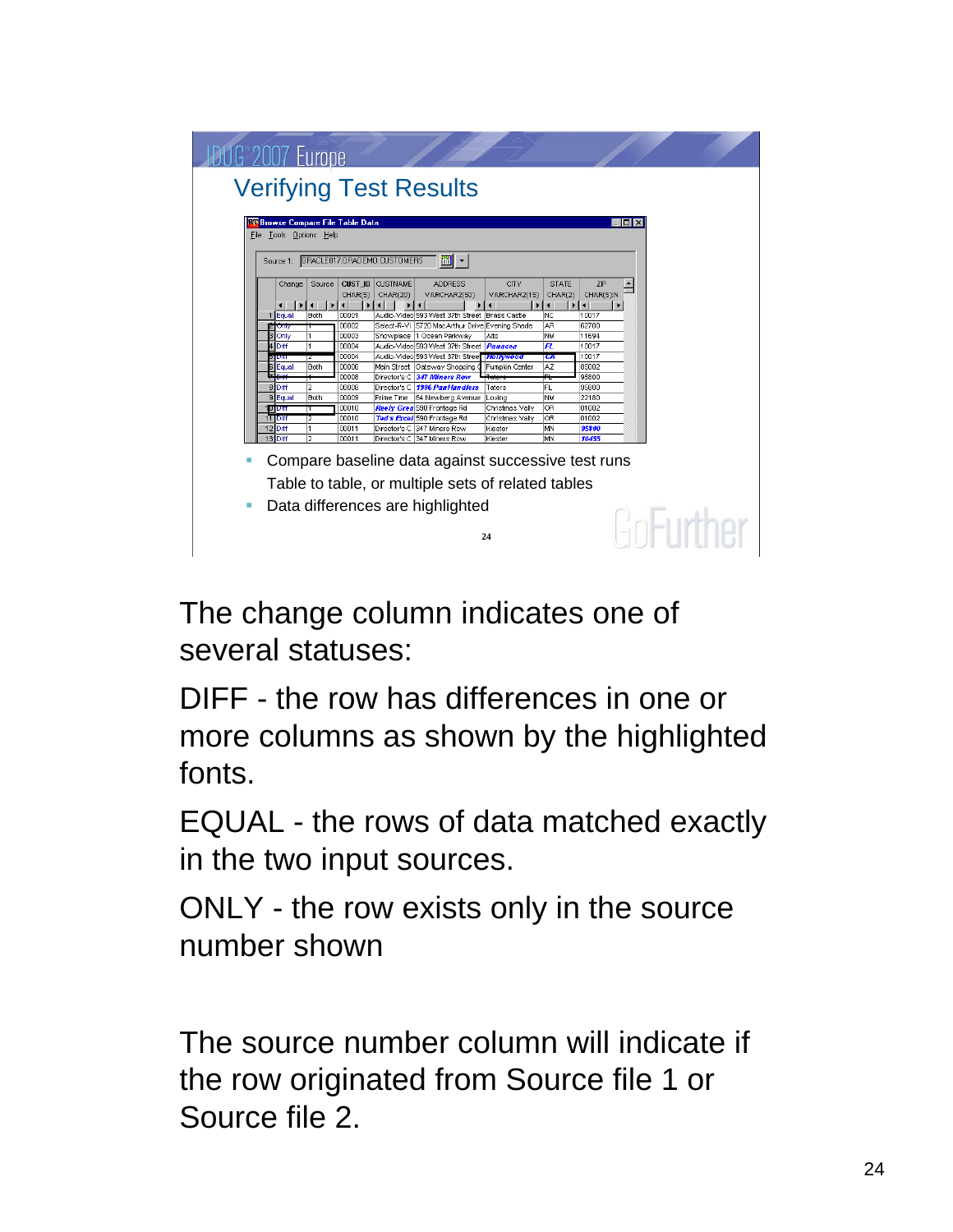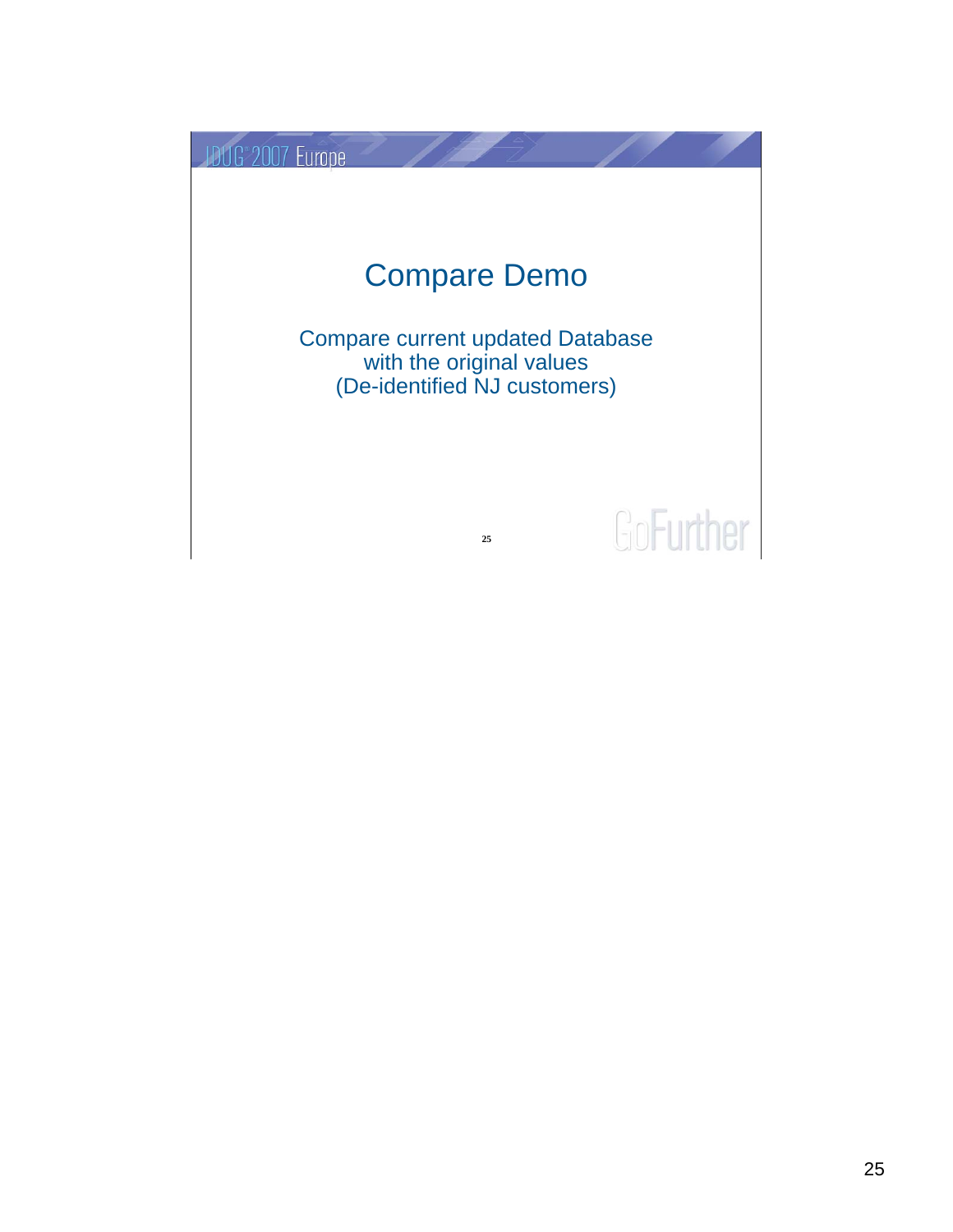#### **JDUG 2007 Europe<br>Optim's Test Data Management's** Most Important Features • Referentially Intact Subsets Guarantee • 100% Integrity • Cycle Management • Dynamic Model Maintenance • Say What not How **Performance** • Dynamic optimisation / Options / Index Analysis **Exploitability** • Share / Operate from production transparently / Schedule • Full Test Data Management • Subsetting • Data Privacy • Unified Editor • Regression testing (compare) • Current Date Management • Multi Database / Multi Platform • Predefined Templates for Siebel • DDL re-generation GoFurther  $\ddotsc$ **26**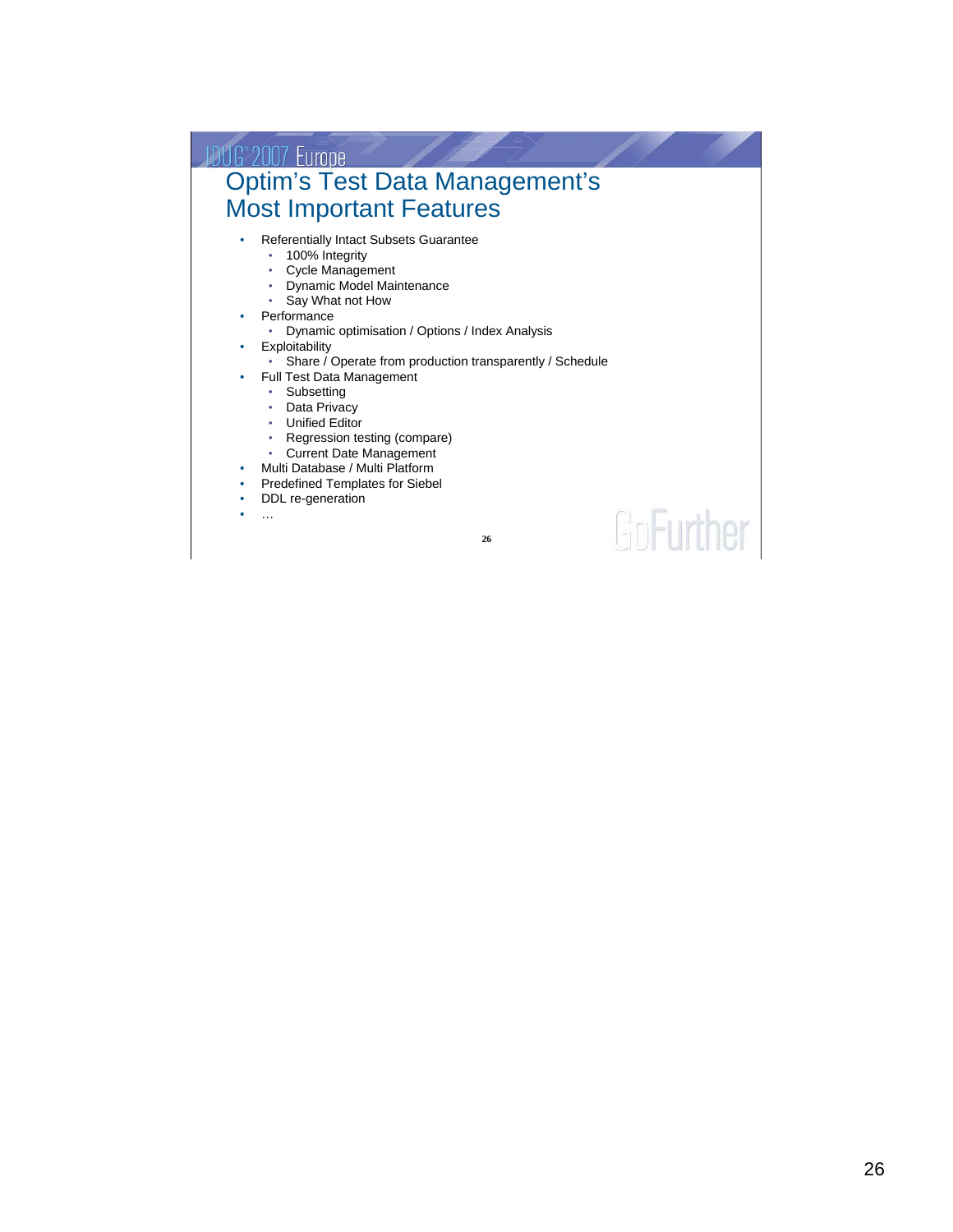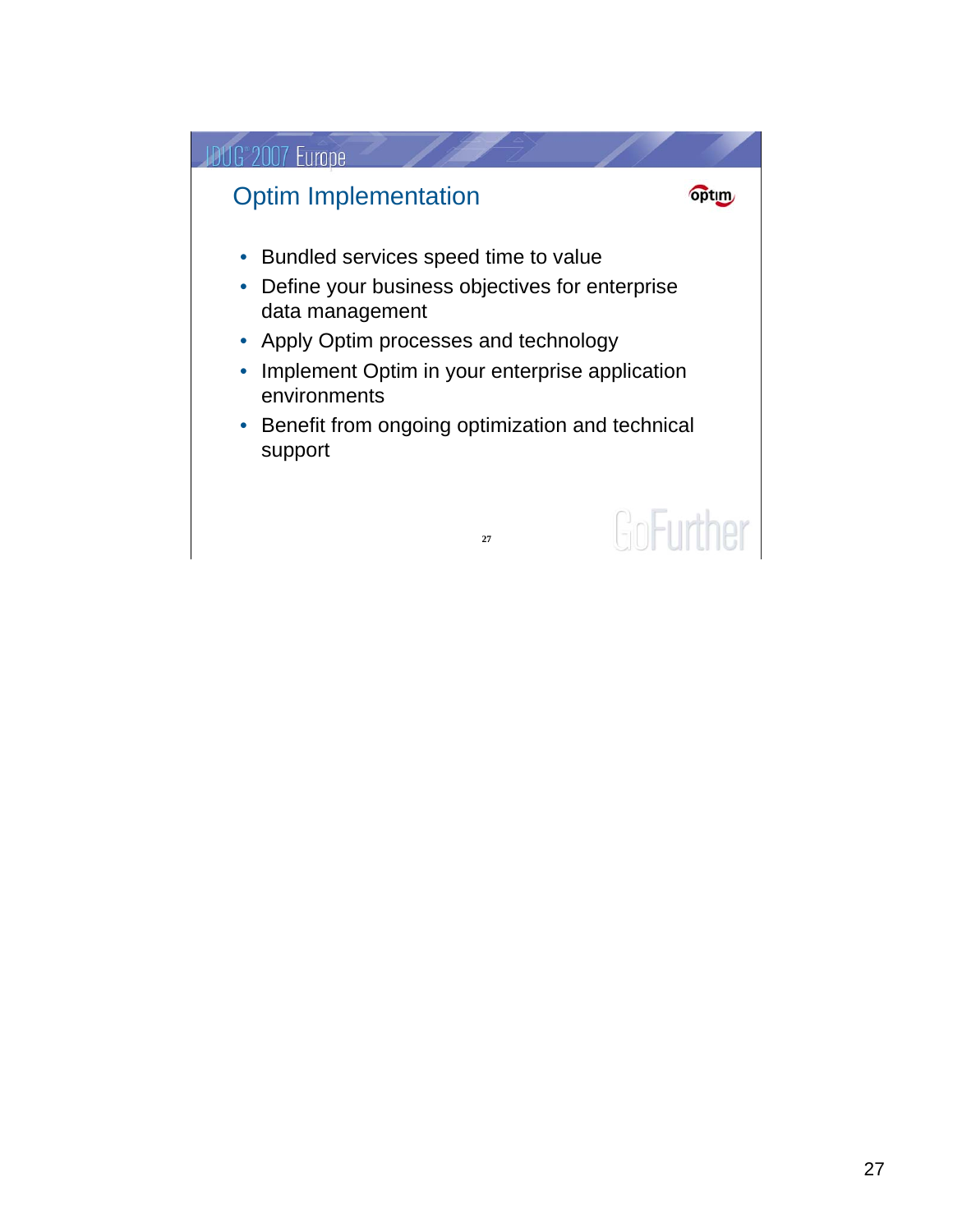

Project Manager **Establishes project plan with Princeton Softech** •**Identify internal resources, their roles & assumptions** •**Capture business feedback and identify additional business needs** •**Identify and resolve issues** •**Secure internal resources** 

Business **Define what business transactions to archive** •**Define retention time frame** •**Conduct data access training (optional)**

Technical **Install Software** 

•**Configure test environment**

•**Configure archive parameters**

•**Test configurations and parameters** •**Enhance user data access (optional)**

•**Business training for data access (optional)**